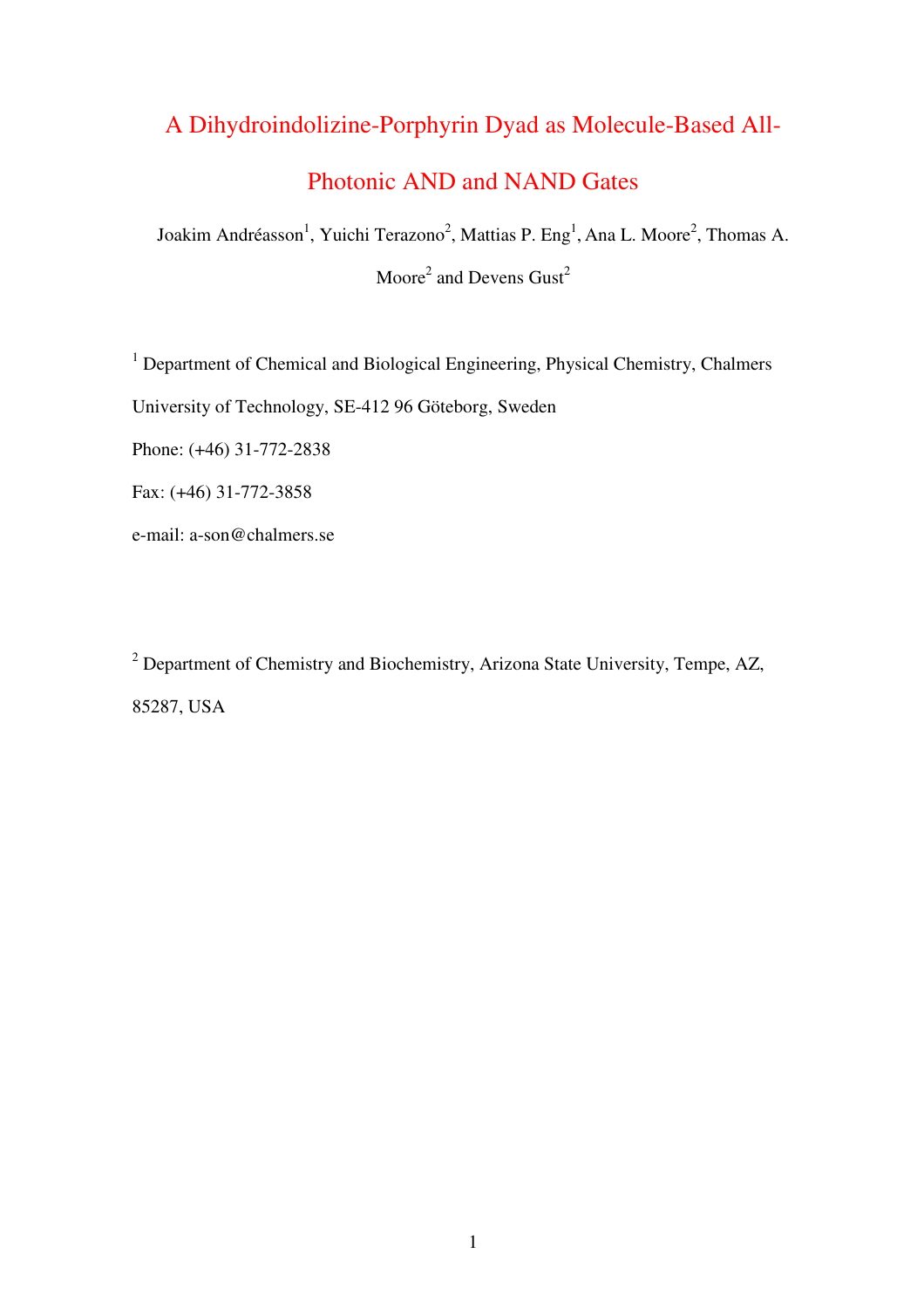#### **Abstract**

A molecular dyad consisting of a photochromic dihydroindolizine unit covalently linked to a porphyrin performs, when illuminated through a third-harmonic-generating crystal, the functions of both an AND and a NAND Boolean logic gate with shared all-optical inputs. The NAND gate is of particular interest as it is a so-called universal gate, and hence all other digital systems can be implemented by combinations of NAND gates. The functions of the AND and the NAND gates rely on changes in absorption and emission of the dyad in the visible spectral region upon isomerization of the photochromic unit. The change in absorption which forms the basis for the AND gate function is ascribed to the colorization/decolorization of the photochrome itself in response to the optical inputs. The variation in emission intensity which constitutes the NAND gate function is a result of the changes in redox properties of the photochrome that follow upon isomerization, such that only one of the two isomers is competent to quench the porphyrin emission by electron transfer.

Keywords: Chromophores, Molecular devices, Photochemistry, Photochromism, Porphyrinoids, Logic gates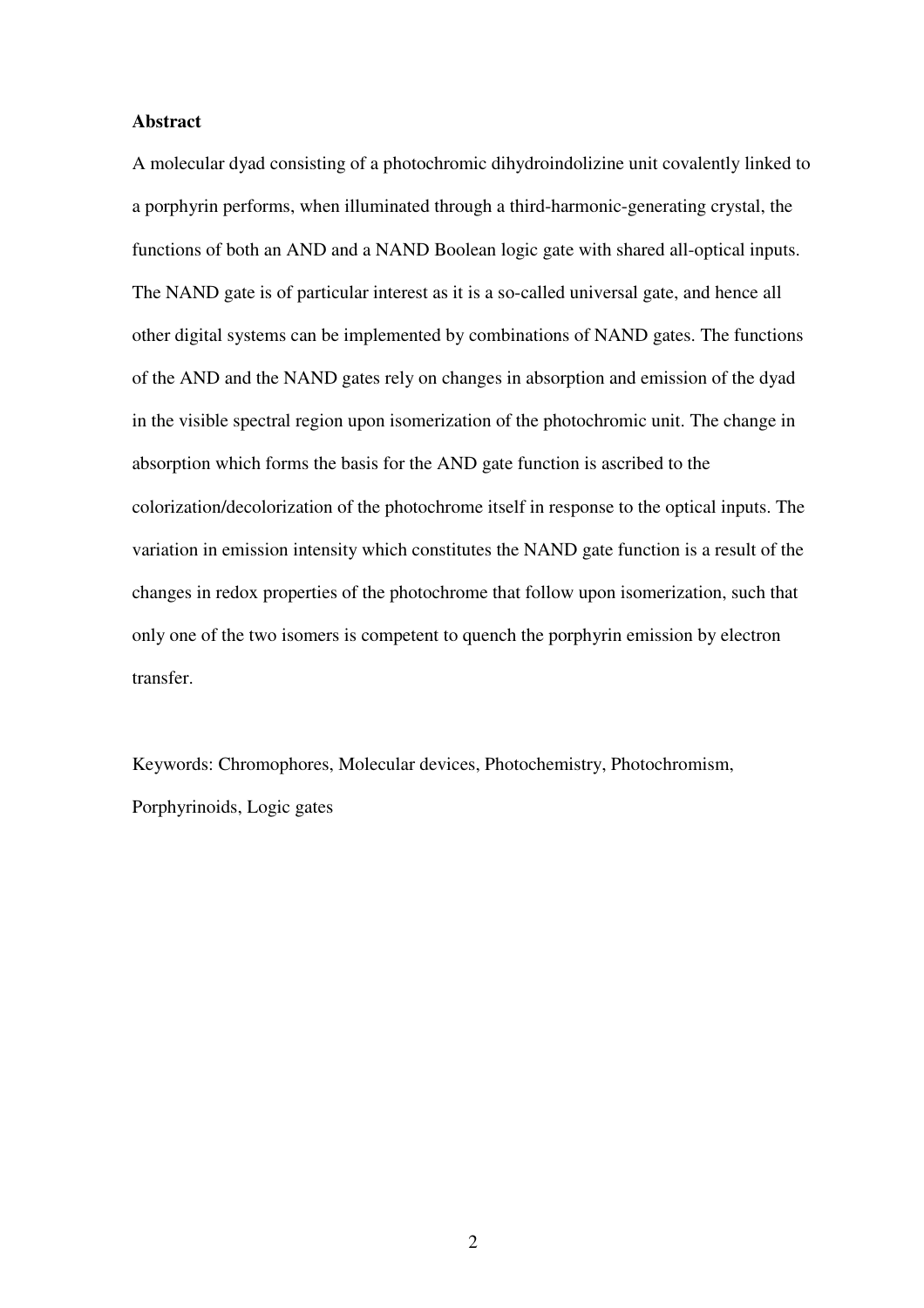#### **1. Introduction**

Lately, it has been realized that organic molecules can be used as switching elements in Boolean logic constructs.[1-7] Replacing today's silicon-based semiconductor materials with molecular switches would have an enormous impact on information processing and transmission. Typically, the function of the molecular logic constructs reported in the literature relies on the switching of an optically detectable property of the molecule, e.g., changes in absorption or emission.[8-34] In most cases, at least one of the inputs of the logic construct requires physical addition of a chemical species. The material transfer and the diffusion needed for the switching of these constructs impose limitations on the media (fluid solution required) as well as the operational speed, and multiple operation leads to a buildup of byproducts. Molecule-based logic elements with optical inputs and outputs do not require access for chemicals or wires and can in principle operate on a much faster time scale and in rigid or semi-rigid media. Furthermore, using light allows one in principle to use 3-dimensional arrays of volume elements containing the molecules. These can be addressed independently by optical means, using the spatial resolution achieved by focusing the light, two-photon effects, etc., affording higher device densities. Several different kinds of molecular systems, each sensitive to different wavelengths of light, may also be contained within the same diffraction-limited spot. This would increase the device densities even further.

Our main approach to molecule-based logic has been to use photoisomerizable photochromic molecules to constitute the heart of the logic constructs.[35] In addition to a number of simple switches based on photocromic molecules covalently linked to a porphyrin,[36-39] we have shown proof of principle for several Boolean logic gates,[40-42] a double-throw switch,[43] a 2-1 multiplexer,[44] a 1-2 demultiplexer,[45] two half adders,[46-47] an encoder/decoder,[48] and a keypad lock,[49] all operated using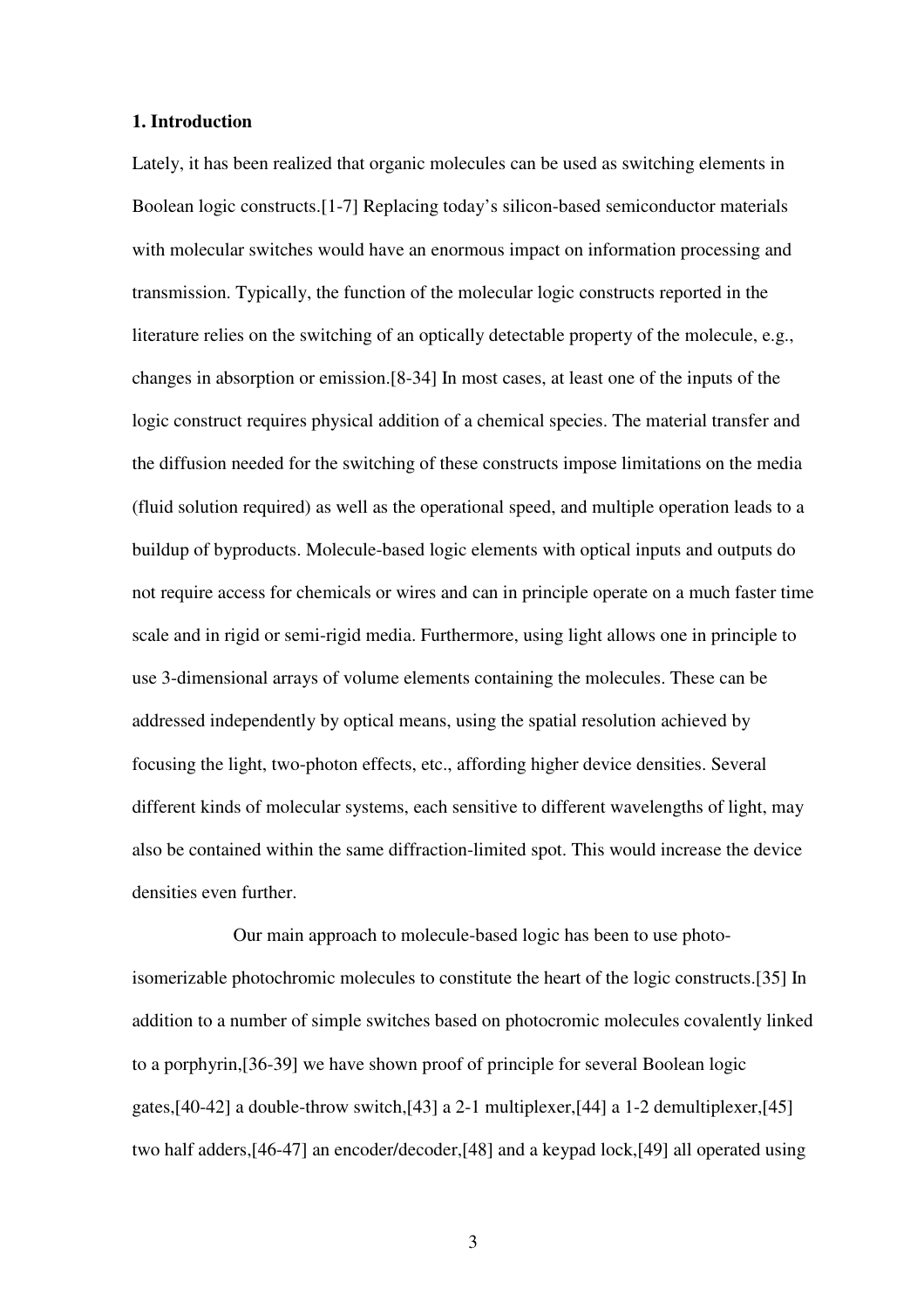light or heat (which can be supplied by an IR laser) as input and output signals. Here, we report that when illuminated through a third-harmonic-generating crystal, a photochromic dyad (**1**, Scheme 1), consisting of a porphyrin P covalently linked to a dihydroindolizine photochrome DHI, simultaneously performs the functions of both an AND gate and a NAND gate, operated with light as inputs and outputs.

The NAND gate, together with the NOR gate, is a so-called *universal* gate, as any digital system can be implemented by combinations of NAND gates.[50] Therefore, NAND gates typically form the basis of all other logic hardware. Following the first reports on molecular AND[51] and NAND[52] gates, the same functions have been realized by many other groups. In the vast majority of these cases, chemical inputs have been used. The approach used in this work is to make P-DHI dyad **1** perform the desired functions via photoisomerization of the appended DHI photochrome between its two states. The isomerization process induces changes in both the absorption spectrum and the reduction potential of the switching element. In the open, betaine form DHIo of the dyad **1b**, the photochrome displays strong absorption in the visible region. Excitation of the porphyrin is followed by efficient electron transfer to yield  $P^{\bullet+}$ -DHIo $^{\bullet}$ , and the fluorescence from P is strongly quenched. Visible irradiation of **1b** converts DHIo to the closed, spirocyclic form DHIc, yielding dyad **1a** which absorbs almost exclusively in the UV region. Here, the reduction potential of DHIc is much more negative than that of the open isomer and the energy of the charge separated state increases substantially. Excitation of the porphyrin unit does not lead to any quenching by electron transfer, and the typical emission from P is observed. As discussed below, the observed changes in absorption and emission intensity in the visible region upon switching the state of the DHI photochrome form the basis for the functions of the AND and the NAND gate, respectively.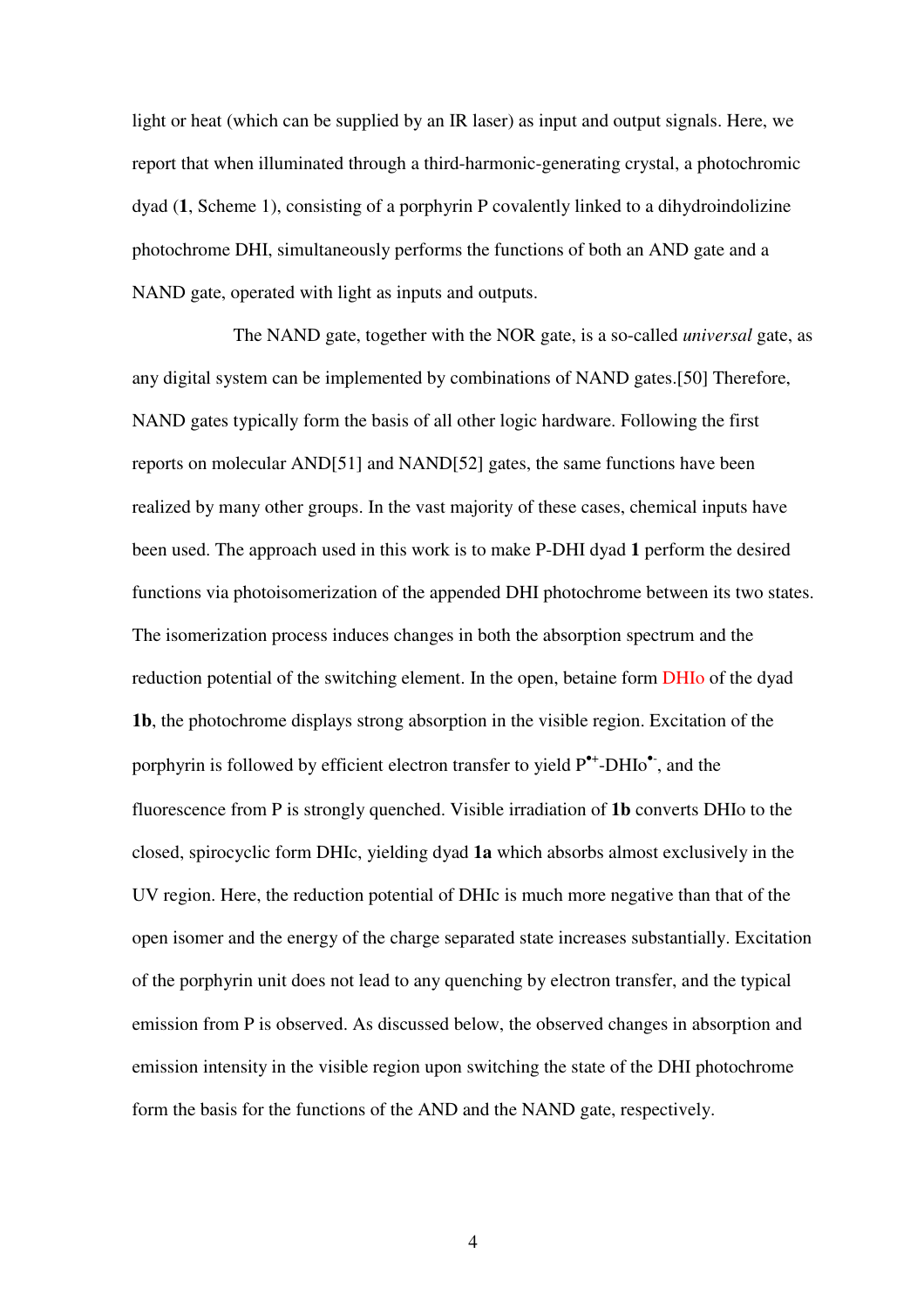#### **2. Experimental Section**

The synthesis and characterization of dyad **1** have been reported.[39] The spectroscopic solvent was distilled 2-methyltetrahydrofuran. The samples were degassed by 6 freezepump-thaw cycles to a final pressure of  $\sim 10^{-5}$  Torr.

The absorbance measurements were performed using a CARY 4B UV/Vis spectrometer. For the emission measurements, a SPEX Fluorolog  $\tau$ 2 was used. The red light used in the reset operation was generated by a 1000 W Xe/Hg-lamp operating at 450 W. The Xe/Hg-lamp light was filtered by two hot mirrors (each having  $A = 1.8$  at 900 nm) to reduce the IR intensity, and a long pass filter (>590 nm) to remove light of shorter wavelengths. The resulting light power density on the sample was  $\sim 40 \text{ mW/cm}^2$ . The laser used to generate the input signals was a Nd:YAG laser (Continuum Surelight II-10, 6 ns fwhm).

The schematic diagram in Figure 3 shows all excitation and readout apparatus present in one location. Although such an experimental setup could be assembled in principle, separate instruments already on hand were employed for experimental convenience, as described below.

*Outputs X and Y.* The readout of output X from dyad **1**, i.e., absorbance at 572 nm, was measured with the absorbance spectrometer described above. The readout of output Y, i.e., the fluorescence intensity at 722 nm, was measured with 590-nm excitation using the spectrofluorimeter described above.

*Inputs A and B*. For the results shown in Figures 4-6 and described in the text, only one laser was used to provide both inputs A and B, for reasons of experimental convenience. The schematic diagram in Figure 3 shows two separate lasers to facilitate the description, and in fact the device could be operated in this configuration. The cuvette containing a solution of dyad  $1 \left( \sim 0.5 \times 10^{-5} \text{ M} \right)$  was irradiated with the Nd:YAG laser described above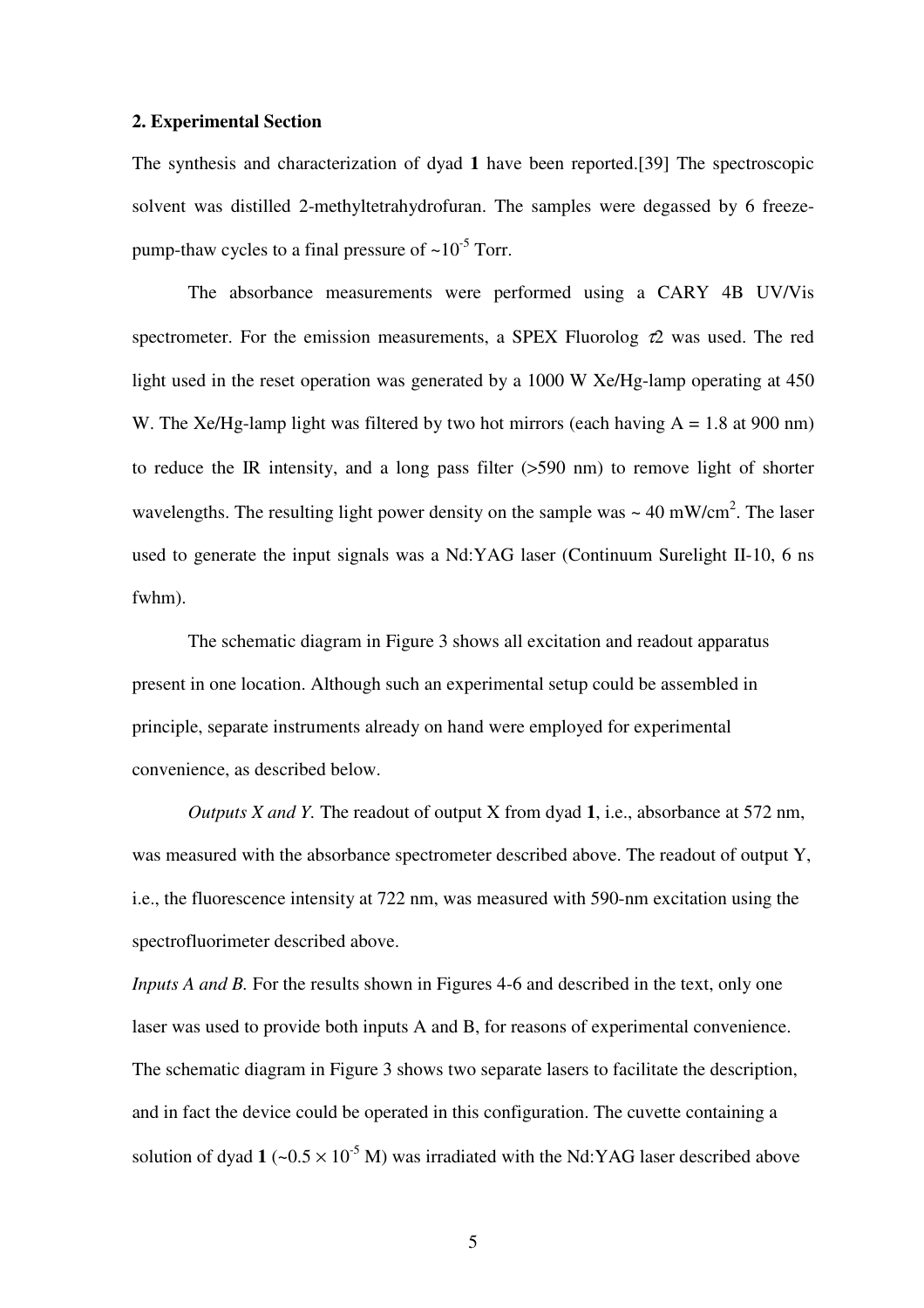through SHG and then THG crystals. The wavelength selection was achieved by rotating the crystals into and out of the resonance angle. As a result, the state with input A only on was generated by passing the first harmonic of the laser (1064 nm) through the two nonlinear crystals with the SHG crystal tuned off-resonance and the THG crystal tuned inresonance. The state with input B only on was generated by tuning the SHG crystal inresonance (532 nm) and the THG crystal off-resonance. When both crystals were inresonance, 355 nm UV light was generated by the THG crystal. In this configuration, the crystals could not be set completely to 0% harmonic generation. To maximize the degree of discrimination among the isomer populations, a 532 nm dichroic mirror was used to better eliminate the UV light from the 532-nm light (input B *on*), and to eliminate the 532 nm light from the IR light (input A *on*). No filter was used when both inputs were *on*, i.e., when both the SHG and the THG were tuned in-resonance to generate UV light. Had two lasers been available, the use of mirror and crystal tuning could have been avoided. The irradiation powers and times employed were: 1064 nm (300 mW average power at 10 Hz for 35 s), 532 nm (16 mW average power at 10 Hz for 35 s), and 355 nm (11 mW average power at 10 Hz for 35 s).

#### **3. Results and Discussion**

First, to interpret and understand the results for P-DHI dyad **1**, the previously reported photochemical and photophysical properties will be briefly reviewed. For a more detailed description, please see reference 39. Then, the AND gate and the NAND gate functions will be presented. Finally, the long term performance of the P-DHI dyad is investigated in terms of its stability toward photobleaching upon repeated photocycling.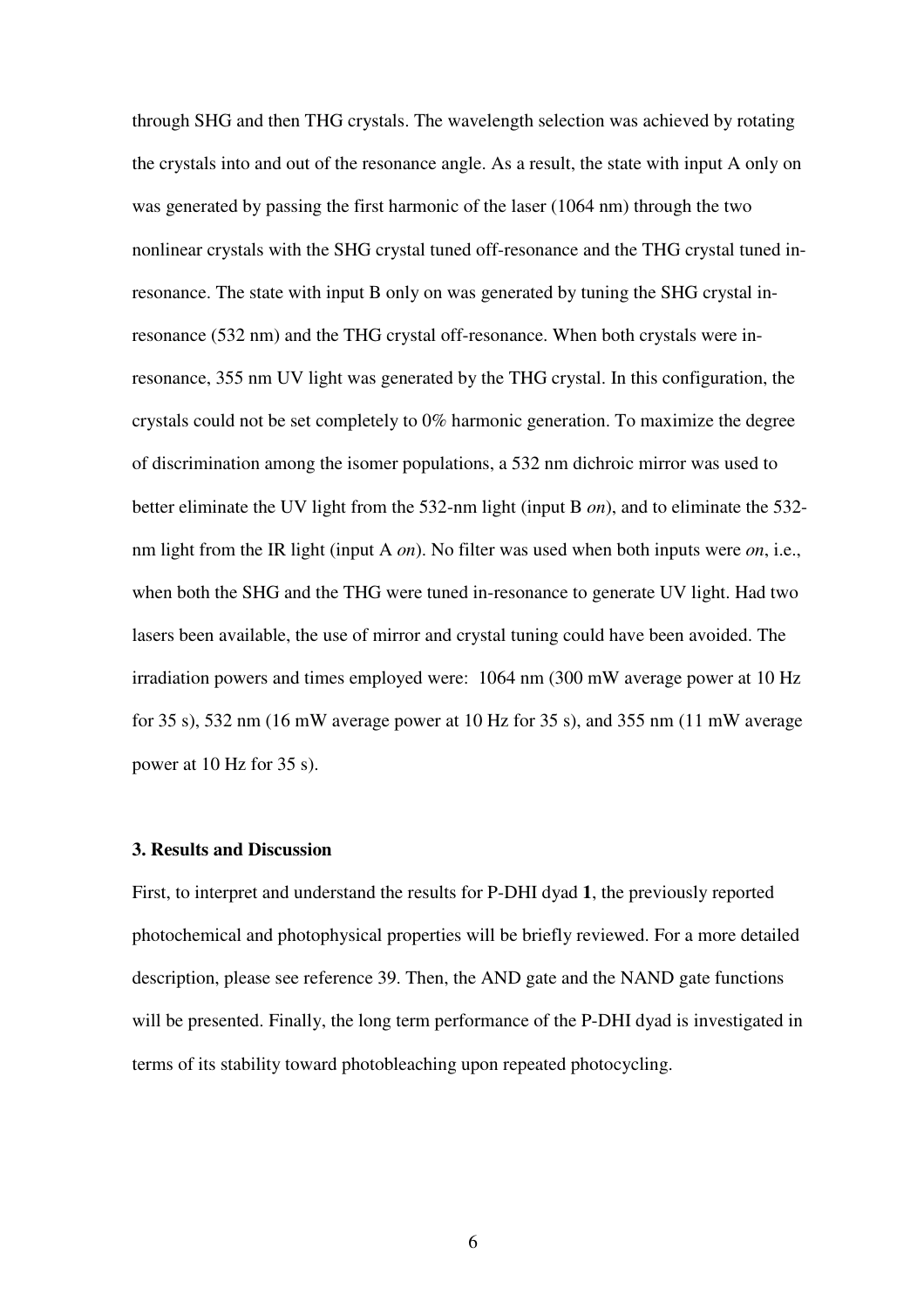**3.1 Photochemical Properties of Dyad 1 and Monomer 2.** Dyad 1 consists of a photochromic dihydroindolizine unit covalently linked to a porphyrin. The DHI photochrome is the switching unit of the dyad, and can exist in two different forms. The photoinduced and thermal interconversions between the closed, spirocyclic forms **1a** and **2a** and the open betaine forms **1b** and **2b** are shown in Scheme 1. Figure 1 shows the absorption spectra of dyad **1** and model monomer **2** in the different forms together with the emission spectra of the porphyrin unit in dyad **1**. The inset shows the absorption spectra of model compound **2a**. This compound absorbs almost exclusively in the UV region, with absorption maxima at 334 and 403 nm. Exposing **2a** to UV light converts it to the open, betaine form **2b**. This compound displays strong absorption in the visible region with bands at 340, 395, and 529 nm. Reversion of **2b** to **2a** results from exposure to visible light or heat. Figure 1 also shows the absorption of dyad **1a**. Maxima are observed at 419, 483, 515, 550, 593, and 650 nm, where the absorption in the visible region is ascribed to the porphyrin unit of the dyad. UV light exposure isomerizes the dyad to the open form **1b**. The resulting changes in the absorption spectrum are most pronounced between 450 nm and 650 nm, where the absorption is significantly increased due to isomerization of the DHI photochrome from the closed to the open form. Isomer **1b** reverts slowly thermally to **1a** ( $\tau$ =182 min. at 20 °C) or faster with visible light.

The isomerization process also causes significant changes in the first reduction potential of the DHI photochrome. In the closed form **2a**, the reduction potential is -1.18 V vs. SCE. For **2b**, the corresponding value is -0.70 V. Hence, **2b** is easier to reduce by almost 0.5 V. The emission spectra from the porphyrin unit of dyads **1a** and **1b** are also shown in Figure 1. In **1a**, the porphyrin emission displays the typical unperturbed bands at 655 nm and 722 nm. Isomerization to **1b** results in strong quenching of the emission intensity. The quenching is attributed to photoinduced electron transfer to form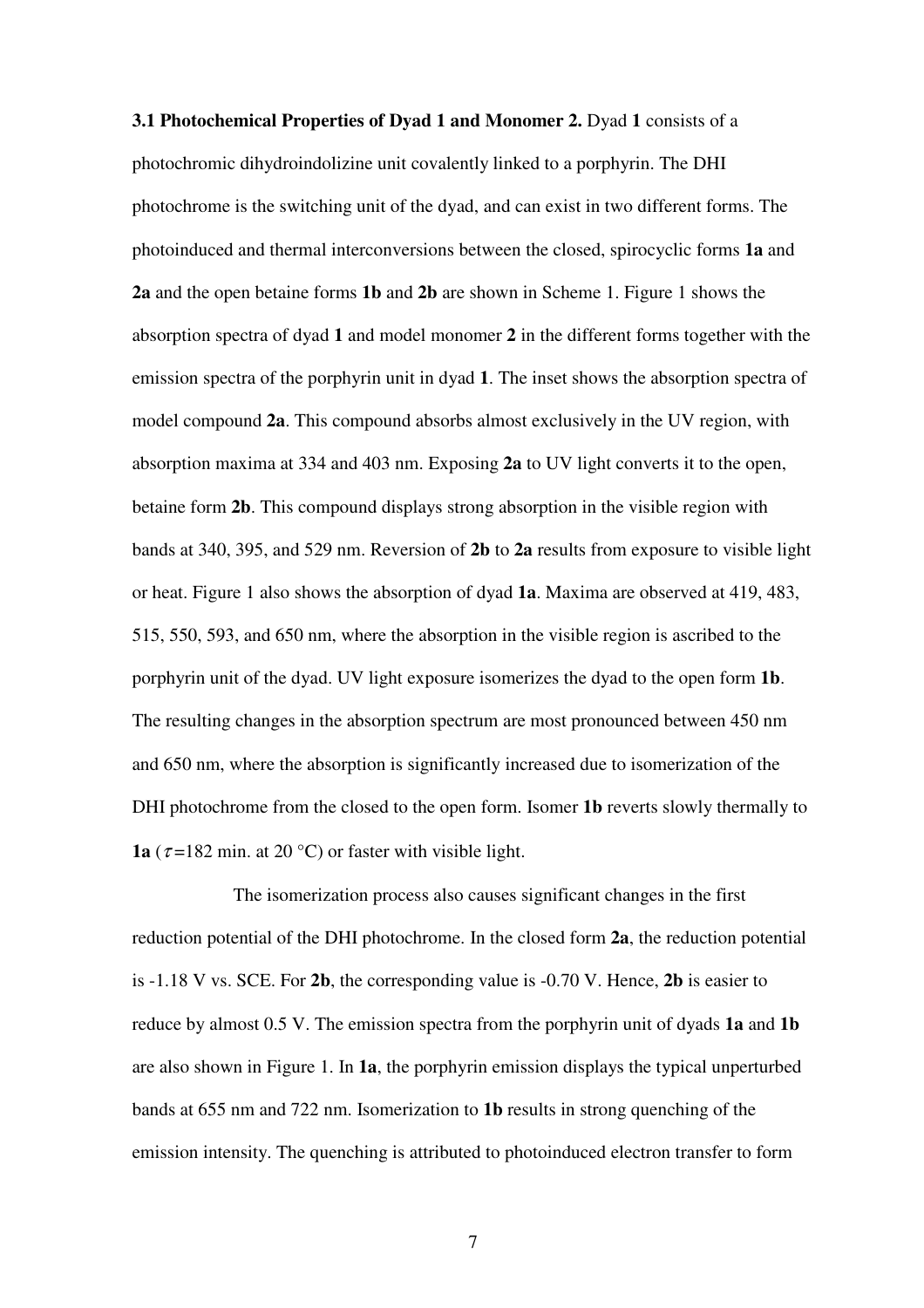P<sup>\*+</sup>-DHIo<sup>\*</sup>. The energy of this state is estimated to be 1.68 eV, based on the first reduction potential of **2b** and the first oxidation potential of the porphyrin (0.98 V vs. SCE). As the energy of the lowest excited singlet state of the porphyrin is 1.90 eV, there is a driving force of 0.22 eV for the electron transfer reaction. Energy transfer as the origin of the quenching can be excluded, as such a reaction would be endergonic by  $\geq 0.2 \text{ eV}$ .[39] Quenching of the porphyrin emission in **1a** by electron transfer would also be endergonic by 0.26 eV due to the much lower reduction potential of **2a** compared to **2b**.

Time resolved emission studies using the single photon counting technique (SPC) also confirm the efficient quenching of the porphyrin emission in **1b** compared to **1a**. Excitation of a sample of **1a** at 590 nm yields a lifetime for <sup>1</sup>P-DHIc of 11.5 ns, which is the typical, unquenched lifetime of a model porphyrin under the conditions used. In **1b**, however, the major decay component has a lifetime of 49 ps, and represents the lifetime of the quenched porphyrin. The dominating deactivation pathways for <sup>1</sup>P-DHI in the closed **1a** and the open **1b** forms are summarized in Figure 2.

Comparing the results from the steady-state emission measurements with the results from the SPC measurements, it is seen that the decrease in emission intensity upon isomerization (ca. 83% quenching efficiency) is smaller than the expected quenching judged by the decrease in lifetime (99.6% quenching efficiency). This is due to the fact that the photostationary distribution after UV exposure at 355 nm is ca. 85/15 **1b**/**1a**. Hence, the major part of the residual emission from the porphyrin after UV exposure is due to unquenched emission from **1a**.

These data demonstrate that light can be used to control both the absorption and the emission intensity of dyad **1** in the visible region. The absorption increases when the sample is exposed to UV light, but decreases when the sample is exposed to visible light or heat. The emission intensity, however, follows the opposite trend; it increases upon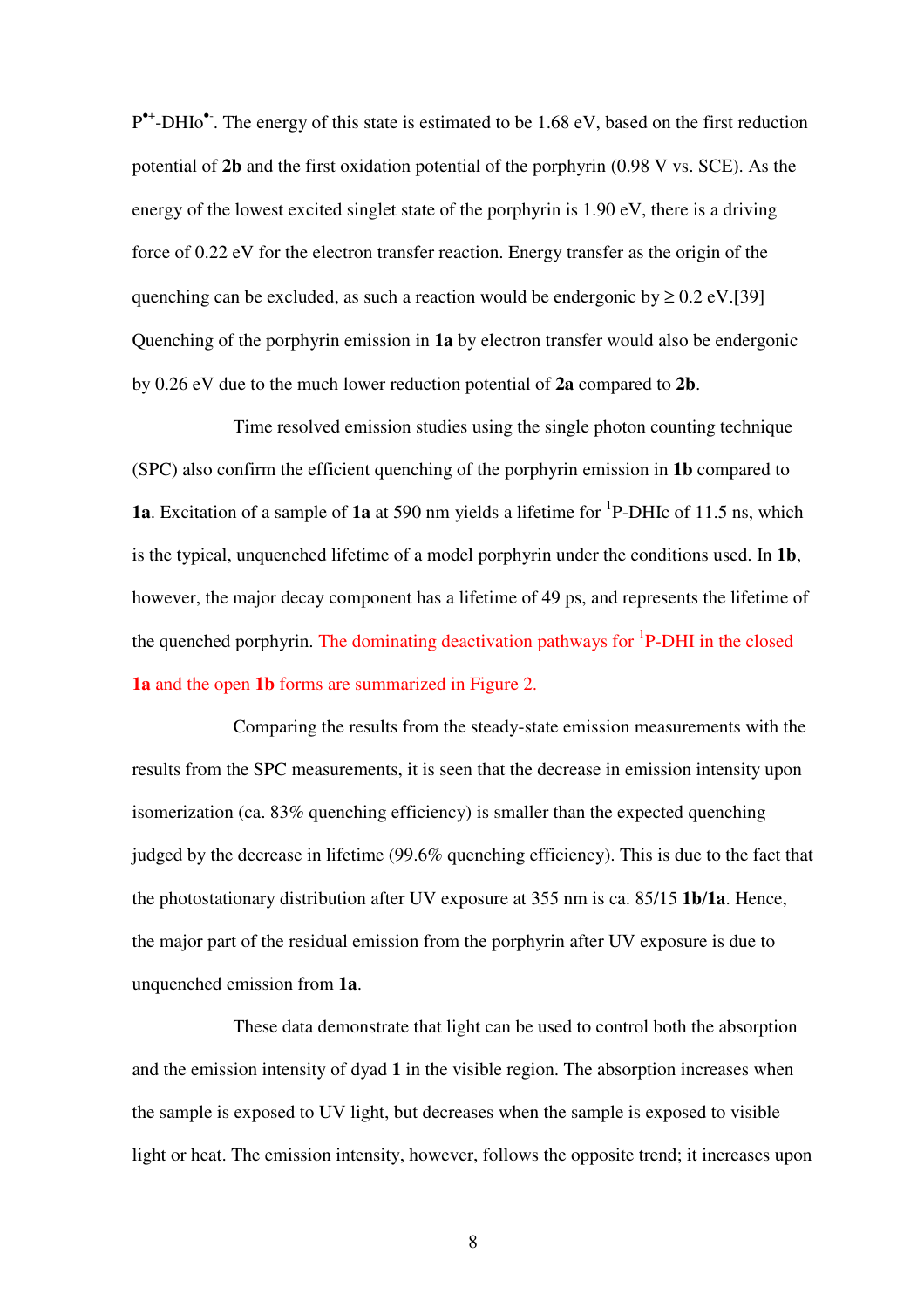exposure to visible light or heat, but decreases upon exposure to UV light. As discussed below, these observations form the basis of the AND gate and the NAND gate, respectively.

**3.2 AND Gate Function.** The truth table for an AND gate is shown in Table 1. The gate has two inputs, A and B, and one output, X. The inputs may be either *on* (designated *1*) or *off* (*0*). The AND gate generates an *on* response only when both inputs are *on*. Figure 3 shows a schematic sketch of how to implement an AND gate based on dyad **1** and a thirdharmonic-generating crystal, THG (for convenience, only a single light source was used to provide the two inputs in our experiments, as described in the experimental section). Inputs A and B are defined as 35 s exposure by the first (1064 nm, 10 Hz, 6 ns fwhm, ∼300 mW average power) and the second (532 nm, 10 Hz, 6 ns fwhm, ∼16 mW average power) harmonics of the Nd:YAG laser, respectively. The output is represented by strong absorption of mainly DHIo in **1b** at 572 nm. In the initial state (after reset), dyad **1** is converted to a photostationary distribution containing mainly the thermally stable **1a** state, P-DHIc. The dyad is set to this state by exposure to red light (~40 mW/cm<sup>2</sup>, 590 nm <  $\lambda$  < 900 nm) for 2 h. Here, the DHI photochrome is in the closed form, with virtually no absorption at 572 nm. Hence, with neither input *on*, the gate output (strong absorption at 572 nm) is *off*. If input A is applied, no isomerization of P-DHIc to P-DHIo occurs as the dyad is already in the thermally stable form. Hence, the absorbance at 572 nm is still below the threshold level and the gate output remains *off*. Similarly, if input B is applied, only a small portion of the sample is isomerized to the P-DHIo form **1b**. With a proper choice of threshold level, the gate output will still be *off*. Finally, applying both inputs generates 355 nm (∼11 mW average power) UV light via the THG. This UV light isomerizes DHIc to DHIo and the dyad is switched from **1a** to **1b**. The absorption of P-DHIo at 572 nm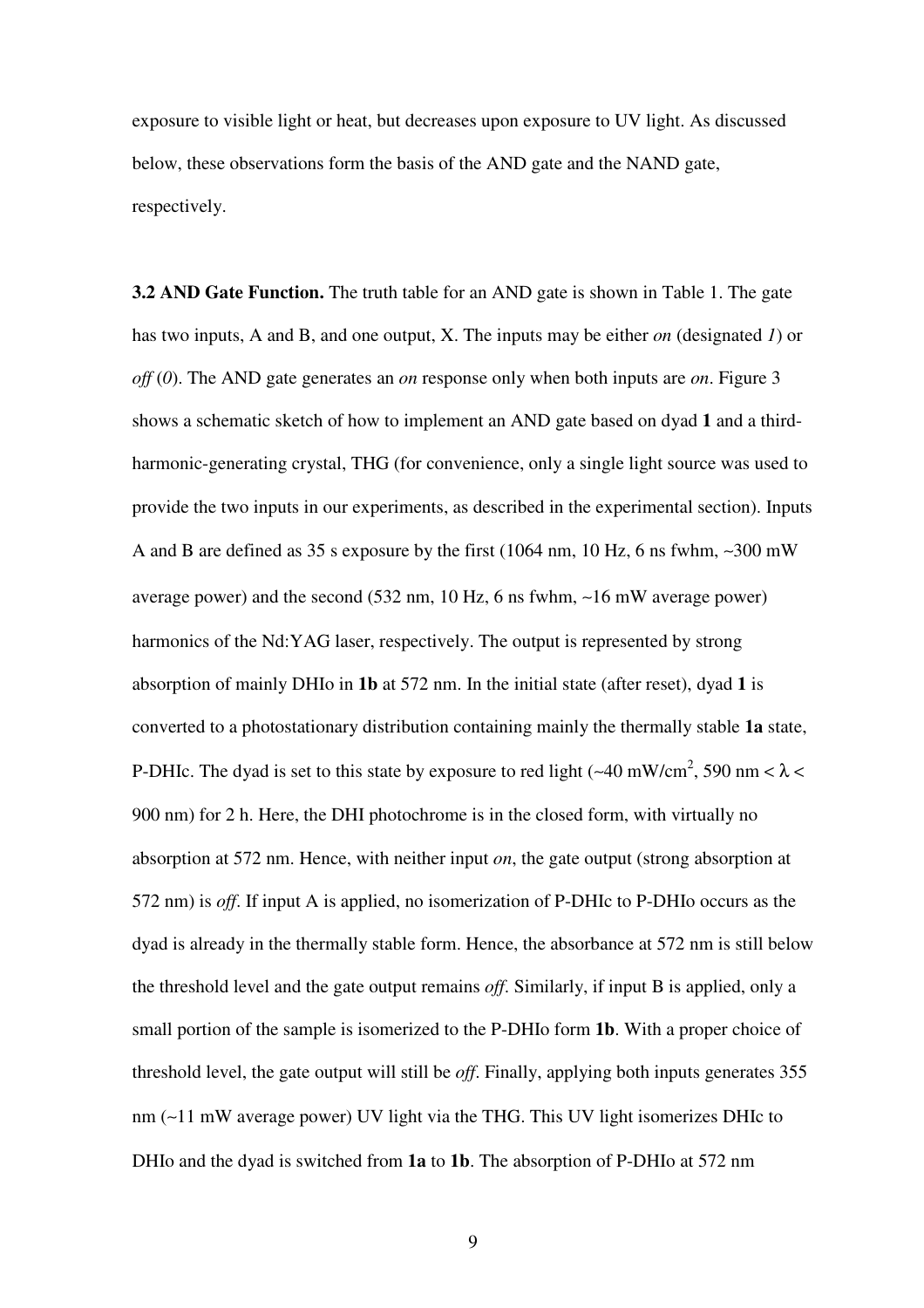increases above the threshold level and the gate output X is switched *on*. Thus, the molecule meets the criteria for an AND gate, i.e., both inputs must be *on* to switch the output *on*. The actual results from an experiment (absorption of dyad **1** at 572 nm as a function of the different input combinations) are shown in Figure 4. Before each input combination was applied, the sample was reset to the initial **1a** state by exposure with red light according to above. Please observe that DHIo is not the only absorber at 572 nm. The porphyrin unit displays Q-band absorption in the region between 475 and 675 nm. Hence, the lowest possible absorbance at 572 nm is determined by the Q-band absorption, imposing some limitations on the dynamic range, i.e., the difference between *on* and *off* in the output signal amplitude. It is clear, however, that the dynamic range of the AND gate in Figure 4 is more than sufficient to distinguish between an *on* and an *off* value. Another important parameter that determines the ability of the gate to distinguish output *on* from output *off* is the associated signal-to-noise of the output signal. Figure 6a presents the crude output signals measured in a similar cycling experiment, and it is evident that the signals are virtually noise free.

**3.3 NAND Gate Function.** The truth table for a NAND gate is shown in Table 2. Similar to the AND gate, the NAND gate also has two inputs, A and B, and one output, here referred to as Y. The NAND gate can be considered as an AND gate followed by an inverter, i.e., the output of a NAND gate is opposite to the output of an AND gate. Consequently, the NAND gate generates an *off* response only when both inputs are *on*. For all other input combinations, the gate output is *on*. Figure 3 can be used to illustrate also the function of the NAND gate, as both the AND gate and the NAND gate functions are being described by dyad **1** using the same initial state and the same inputs. Accordingly, inputs A and B are 35 s exposure by 1064 nm IR light and 532 nm green light,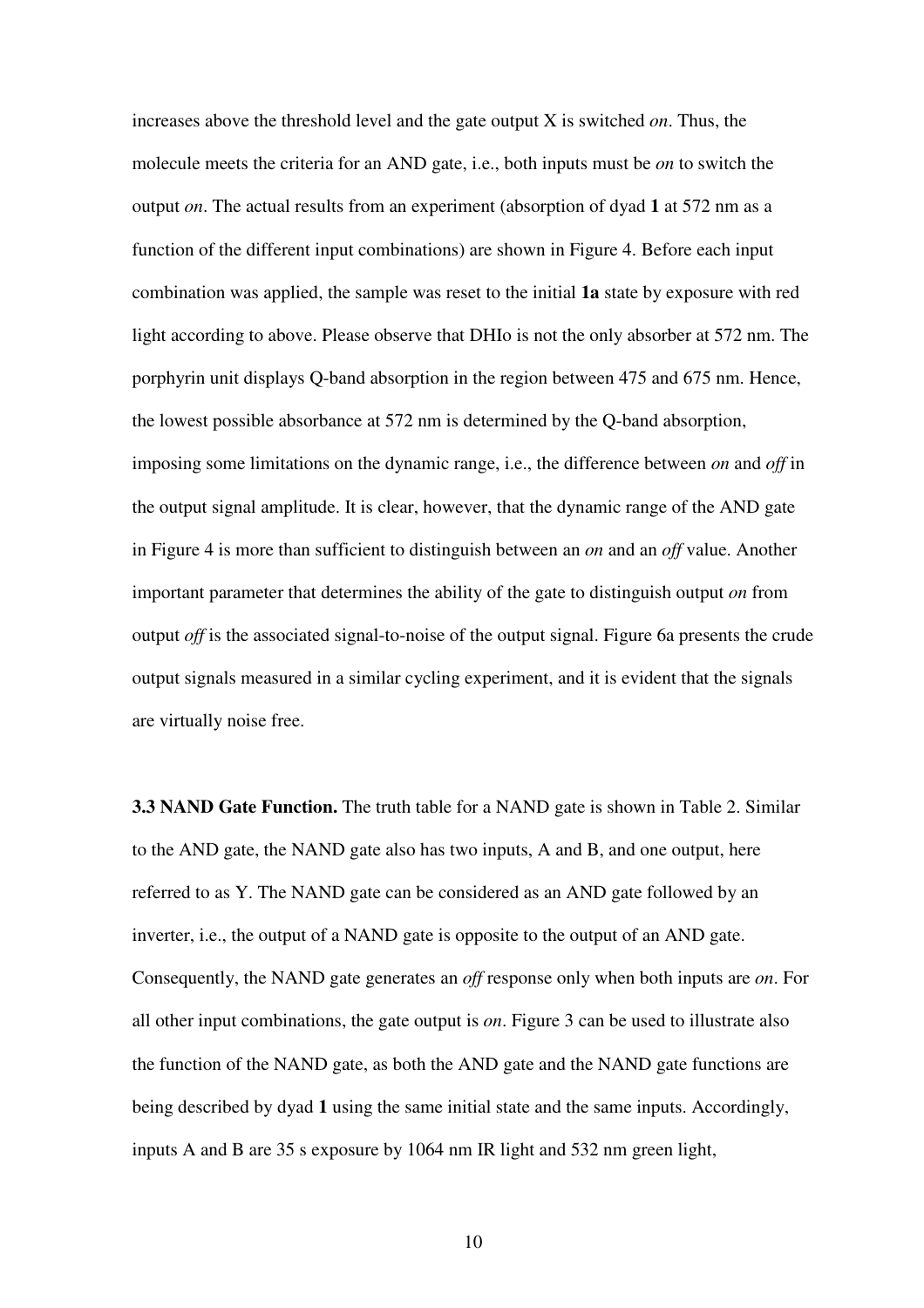respectively. Hence, no reconfiguration of the initial state or the input signals is needed for dyad **1** itself to function as two individual logic gates. The output of the NAND gate is strong emission of the porphyrin at 722 nm after excitation at 590 nm. In the initial P-DHIc state **1a**, the DHI unit is in the closed spirocyclic form with relatively low reduction potential. There is no quenching of the porphyrin emission by electron transfer, and the resulting emission intensity is high. Hence, with neither input *on*, the emission intensity is above the threshold level and the gate output is *on*. Applying input A, the IR light will cause no net isomerization to **1b**, the DHI unit is still in the closed form and no electron transfer occurs. The emission intensity is high and the gate output is *on*. Input B will again cause only a small portion of dyad **1** to isomerize to the P-DHIo **1b** form. The emission intensity is still above the threshold level and the gate output remains *on*. With both inputs A and B *on*, the resulting 355 nm UV light generated by the THG will isomerize the sample to the open P-DHIo form **1b**. Here, the reduction potential of DHIo is high enough for electron transfer from the porphyrin to occur. The emission of the porphyrin is quenched below the threshold level, and the gate output switches *off*. Thus, the requirements for a NAND gate are met. The experimental results (emission intensity of the porphyrin unit at 722 nm as a function of the different input combinations) are shown in Figure 5. Before applying each input combination, the sample was reset to the initial **1a** state using red light. The dynamic range for NAND gate operation is virtually identical to that for the AND gate, i.e., output *on* is easily distinguished from output *off*. The associated signal-to-noise of the output signal is presented in Figure 6b.

#### **3.4 Photocycling and Photostability.**

From the experimental results described above, it is obvious that the changes in color and reduction potential of the photochromic unit of **1** make the dyad mimic the functions of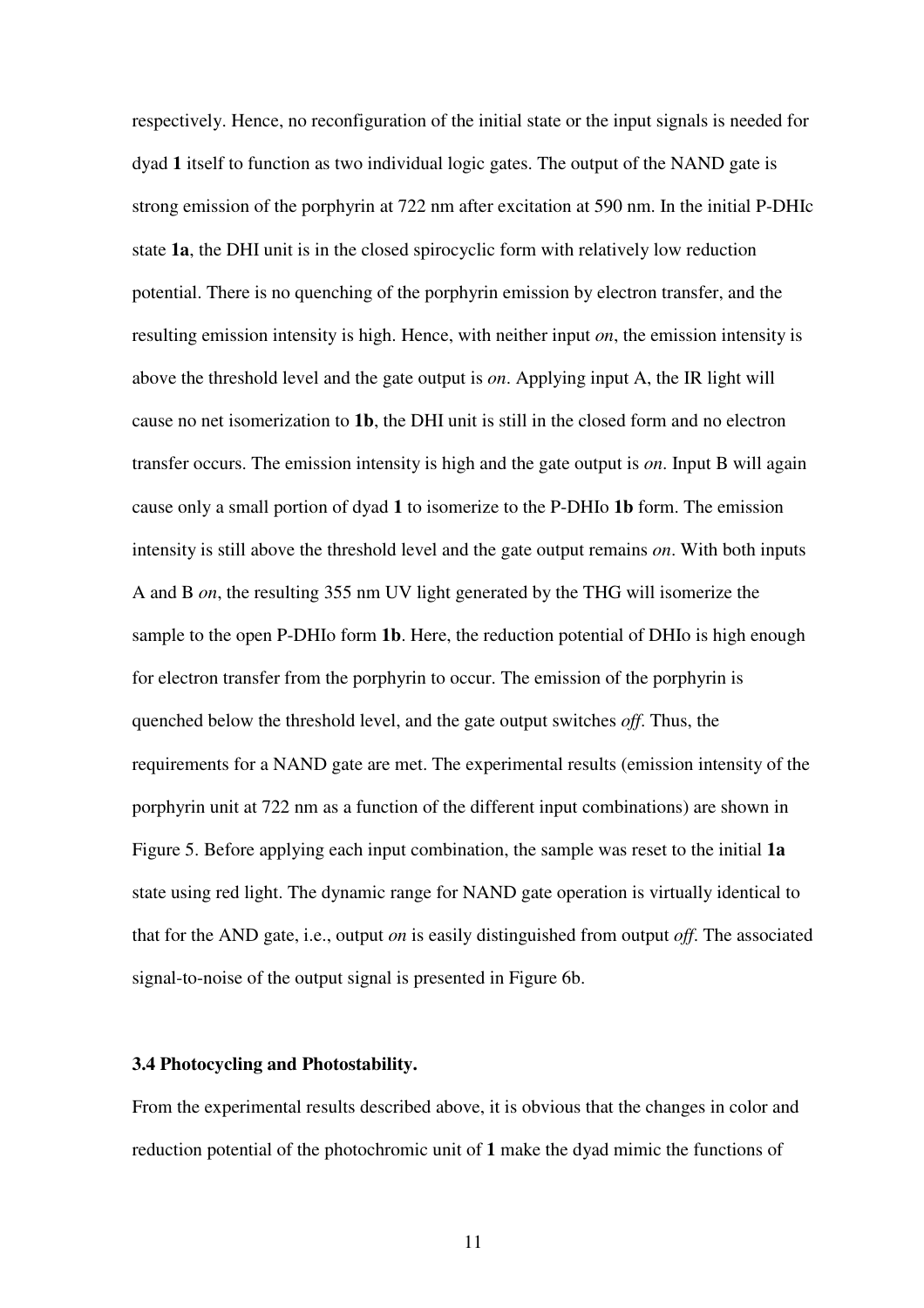both an AND and a NAND gate, respectively. Although the primary objective of this work has been to show proof of principles rather than producing a practical device, it is still of interest to investigate the fatigue resistance of dyad **1** upon repeated photocycling. It is known that photochromes of the DHI family photo-decompose rapidly in the presence of oxygen.[53] Therefore, the samples were rigorously degassed prior to all experiments by six freeze-pump-thaw cycles to a final pressure of ca.  $10^{-5}$  Torr. The operation of the gate through three cycles is illustrated in Figures 6a (AND gate mode, absorbance) and 6b (NAND gate mode, emission). The actual signal-to-noise obtained is evident from these data. It is clear that the signals are essentially noise free. Following each measurement, dyad **1** was reset to the initial P-DHIc state using red light and another set of measurements were taken prior to applying the next input combination. Judging from the signal-to-noise ratio and the dynamic range retained after three cycles, it is obvious that the sample can go through several more cycles before it is no longer possible to distinguish between an *off* and an *on* value of the output signal. This is true for both AND and NAND gate operation. It should be noted that the 35 s irradiation doses were selected to yield signals with ample signal-to-noise ratio and minimal sample degradation due to side reactions. They do not achieve the photostationary states of the photochromic DHI moiety and hence, some of each species (DHIc and DHIo) is present in each state of the logic gates. This is another reason for the residual responses of the two gates in the data shown in Figures 4-6 when the gates are in the *off* state. By choosing suitable threshold values, however, an *on* response is easily distinguished from an *off* response.

#### **4. Conclusions**

When illuminated through a third-harmonic-generating crystal, dyad **1** is capable of performing the functions of both an AND and a NAND Boolean logic gate operated by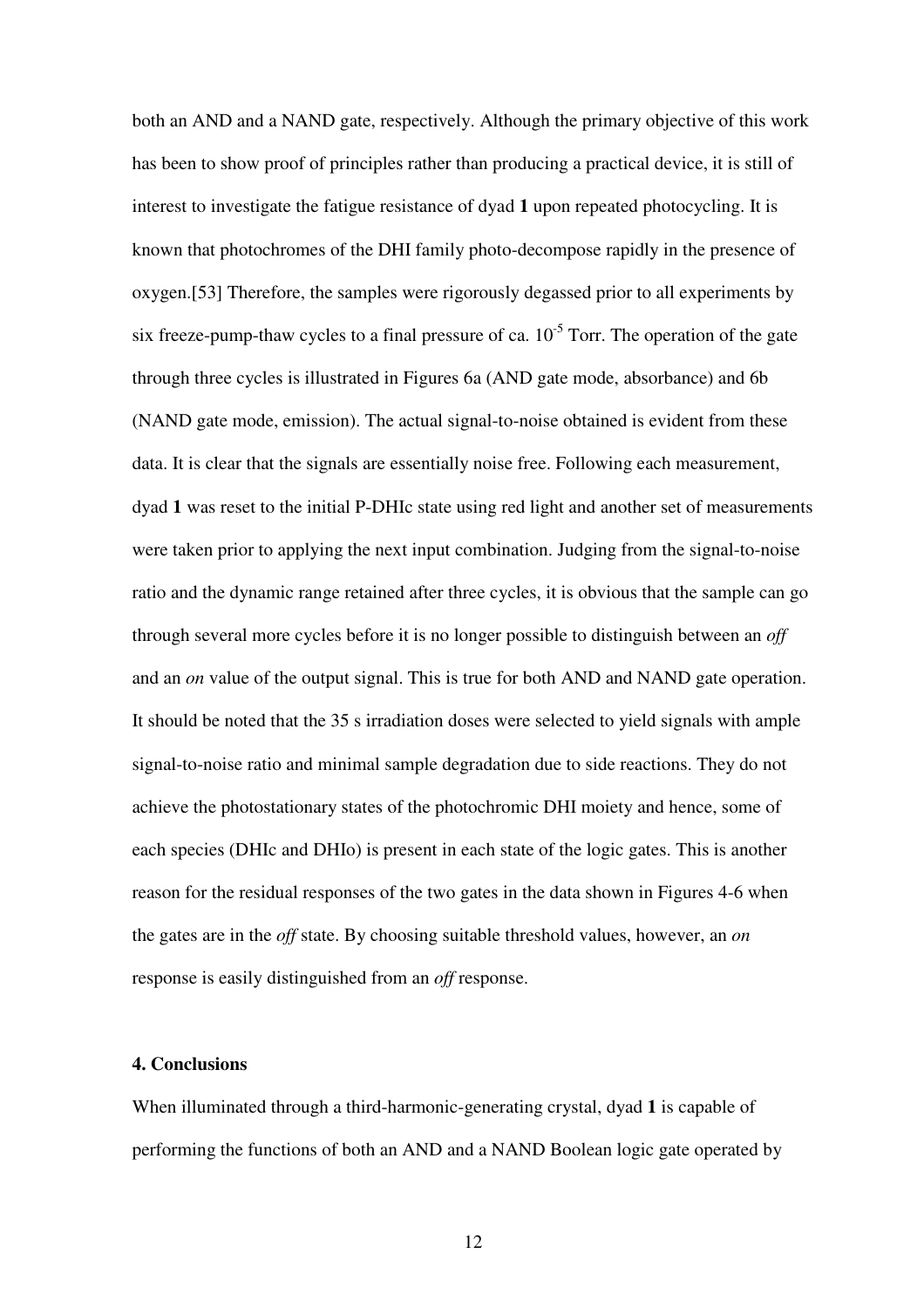optical inputs and outputs. The dyad performs the AND and the NAND logic operations in parallel, i.e., no reconfiguration of dyad **1** is needed. The output signals of both gates are essentially noise free and based on easily detectable phenomena (absorption and emission) which in principle allows for detection by two separate photodiodes and a light source. The input signals are pulsed laser light at 1064 and 532 nm so that the total irradiation time (with 6 ns pulses) in each input operation was on the order of 2  $\mu$ s. After each input operation, the gates remember their states for hours and may then be reset to the initial state after readout. Hence, the dyad functions as a storage element of the information contained in the transiently applied input combinations. The dyad is stable towards photobleaching in degassed solution and may be cycled many times before losing the ability to distinguish between output *on* or *off*. The lower limit for the cycle time of the gates is ultimately determined by the rate of the isomerization reaction, an event that occurs in less than a ns. This is an obvious advantage of light-controlled systems like dyad **1** compared to molecular logic systems that rely on chemical inputs, where the rates of operation are limited by material transfer and diffusional processes.

#### **Acknowledgements**

This work was supported by the Swedish Research Council (VR), the European Research Council (grant ERC FP7/2007-2013 No. 203952), and the U. S. National Science Foundation (CHE-0846943).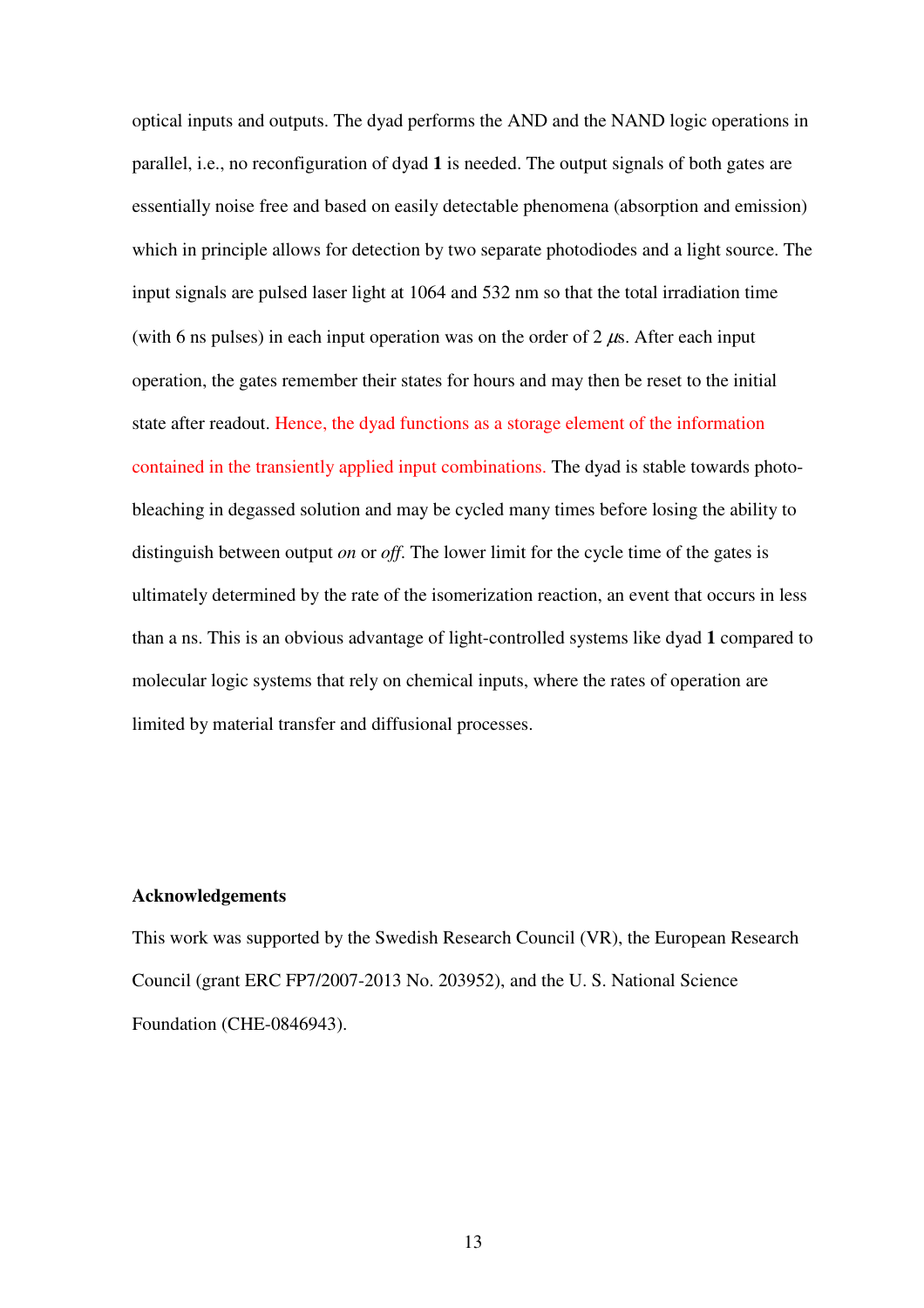### **Reference list**

- [1] Aviram A. Molecules For Memory, Logic, And Amplification. Journal Of The American Chemical Society 1988;110:5687-5692.
- [2] Ball P. Chemistry meets computing. Nature 2000;406:118-120.
- [3] Balzani V, Credi A, Venturi M. Molecular logic circuits. Chemphyschem 2003;4:49-59.
- [4] de Silva AP, Fox DB, Moody TS, Weir SM. Luminescent sensors and photonic switches. Pure And Applied Chemistry 2001;73:503-511.
- [5] Andréasson J, Pischel U. Smart molecules at work mimicking advanced logic operations. Chem. Soc. Rev. 2010;39:174-188.
- [6] Pischel U. Chemical approaches to molecular logic elements for addition and subtraction. Angew. Chem. Int. Ed. 2007;46:4026-4040.
- [7] Szaciłowski K. Digital information processing in molecular systems. Chem. Rev. 2008;108:3481-3548.
- [8] Baron R, Lioubashevski O, Katz E, Niazov T, Willner I. Logic gates and elementary computing by enzymes. Journal Of Physical Chemistry A 2006;110:8548-8553.
- [9] Credi A, Balzani V, Langford SJ, Stoddart JF. Logic operations at the molecular level. An XOR gate based on a molecular machine. Journal Of The American Chemical Society 1997;119:2679-2681.
- [10] de Silva AP, Leydet Y, Lincheneau C, McClenaghan ND. Chemical approaches to nanometre-scale logic gates. Journal Of Physics-Condensed Matter 2006;18:1847- 1872.
- [11] Fang CJ, Zhu Z, Sun W, Xu CH, Yan CH. New TTF derivatives: several molecular logic gates based on their switchable fluorescent emissions. New Journal Of Chemistry 2007;31:580-586.
- [12] Gunnlaugsson T, Mac Donaill DA, Parker D. Lanthanide macrocyclic quinolyl conjugates as luminescent molecular-level devices. Journal Of The American Chemical Society 2001;123:12866-12876.
- [13] Guo XF, Zhang DQ, Zhang GX, Zhu DB. Monomolecular logic: "Half-adder" based on multistate/multifunctional photochromic spiropyrans. Journal Of Physical Chemistry B 2004;108:11942-11945.
- [14] Langford SJ, Yann T. Molecular logic: A half-subtractor based on tetraphenylporphyrin. Journal Of The American Chemical Society 2003;125:11198-11199.
- [15] Liu Y, Jiang W, Zhang HY, Li CJ. A multifunctional arithmetical processor model integrated inside a single molecule. Journal Of Physical Chemistry B 2006;110:14231-14235.
- [16] Margulies D, Melman G, Shanzer A. Fluorescein as a model molecular calculator with reset capability. Nature Materials 2005;4:768-771.
- [17] Pina F, Melo MJ, Maestri M, Passaniti P, Balzani V. Artificial chemical systems capable of mimicking some elementary properties of neurons. Journal Of The American Chemical Society 2000;122:4496-4498.
- [18] Qu DH, Ji FY, Wang QC, Tian H. A double INHIBIT logic gate employing configuration and fluorescence changes. Advanced Materials 2006;18:2035-2038.
- [19] Raymo FM, Giordani S. All-optical processing with molecular switches. Proceedings Of The National Academy Of Sciences Of The United States Of America 2002;99:4941-4944.
- [20] Raymo FM, Giordani S. Multichannel digital transmission in an optical network of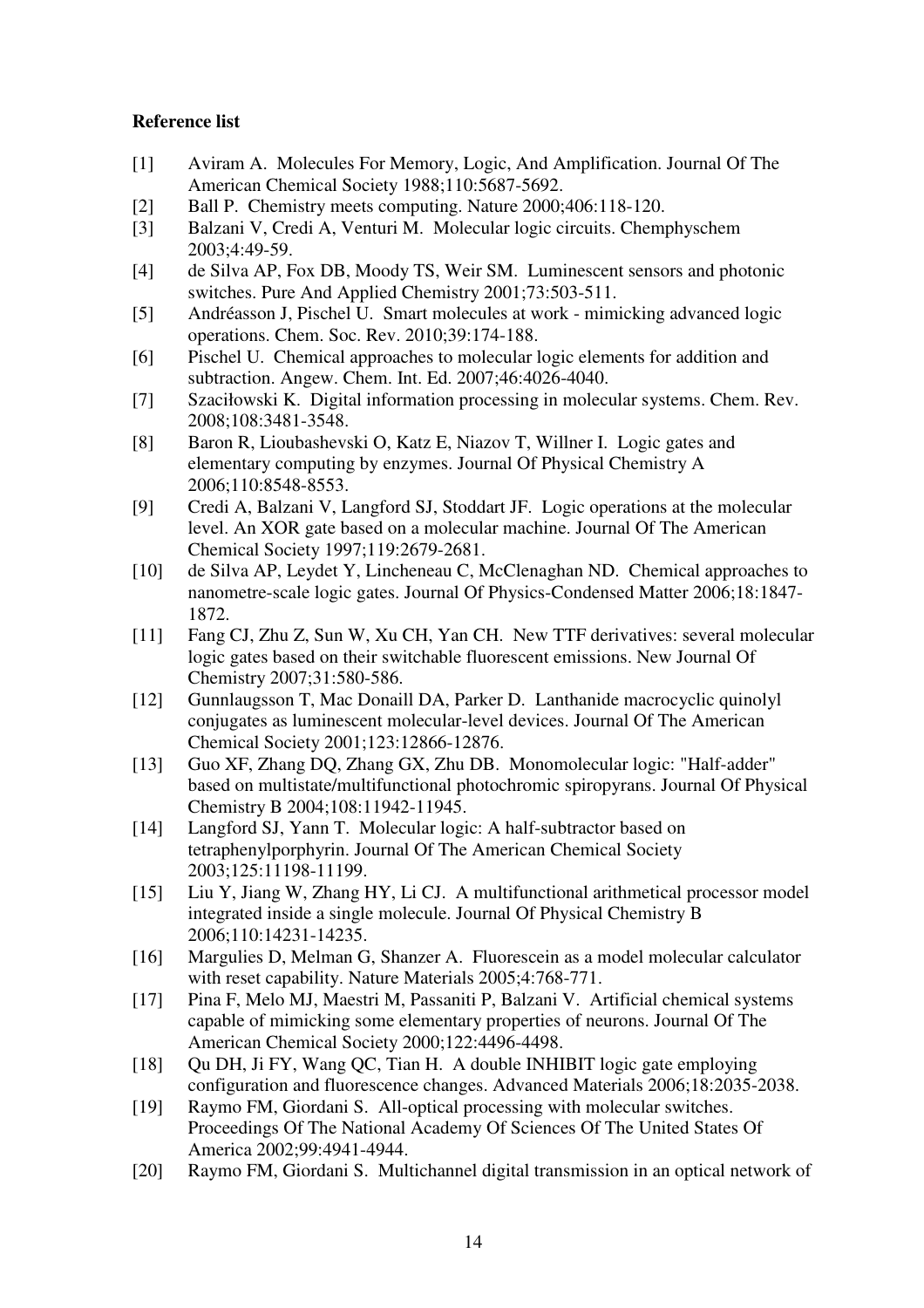communicating molecules. Journal Of The American Chemical Society 2002;124:2004- 2007.

- [21] Saghatelian A, Volcker NH, Guckian KM, Lin VSY, Ghadiri MR. DNA-based photonic logic gates: AND, NAND, and INHIBIT. Journal Of The American Chemical Society 2003;125:346-347.
- [22] Shiraishi Y, Tokitoh Y, Hirai T. A fluorescent molecular logic gate with multiplyconfigurable dual outputs. Chemical Communications 2005:5316-5318.
- [23] Stojanovic MN, Stefanovic D. Deoxyribozyme-based half-adder. Journal Of The American Chemical Society 2003;125:6673-6676.
- [24] Szacilowski K. Molecular logic gates based on pentacyanoferrate complexes: From simple gates to three-dimensional logic systems. Chemistry-A European Journal 2004;10:2520-2528.
- [25] Tang YL, He F, Wang S, Li YL, Zhu DB, Bazan GC. Multiply configurable optical-logic systems based on cationic conjugated polymer/DNA assemblies. Advanced Materials 2006;18:2105-2110.
- [26] Xu H, Xu XH, Dabestani R, Brown GM, Fan L, Patton S, Ji HF. Supramolecular fluorescent probes for the detection of mixed alkali metal ions that mimic the function of integrated logic gates. Journal Of The Chemical Society-Perkin Transactions 2 2002:636-643.
- [27] Zhou YC, Wu H, Qu L, Zhang DQ, Zhu DB. A new redox-resettable moleculebased half-adder with tetrathiafulvalene. Journal Of Physical Chemistry B 2006;110:15676-15679.
- [28] Zong GQ, Xian L, Lu GX. L-Arginine bearing an anthrylmethyl group: fluorescent molecular NAND logic gate with H+ and ATP as inputs. Tetrahedron Letters 2007;48:3891-3894.
- [29] Ferreira R, Remón P, Pischel U. Multivalued logic with a tristable fluorescent switch. J. Phys. Chem. C 2009;113:5805-5811.
- [30] Margulies D, Felder CE, Melman G, Shanzer A. A molecular keypad lock: A photochemical device capable of authorizing password entries. Journal of the American Chemical Society 2007;129:347-354.
- [31] Pérez-Inestrosa E, Montenegro J-M, Collado D, Suau R. A molecular 1 : 2 demultiplexer. Chem. Commun. 2008:1085-1087.
- [32] Remón P, Ferreira R, Montenegro J-M, Suau R, Pérez-Inestrosa E, Pischel U. Reversible molecular logic: a photophysical example of a Feynman gate. ChemPhysChem 2009;10:2004-2007.
- [33] Silvi S, Constable EC, Housecroft CE, Beves JE, Dunphy EL, Tomasulo M, Raymo FM, Credi A. All-optical integrated logic operations based on chemical communication between molecular switches. Chem. Eur. J. 2009;15:178-185.
- [34] Ceroni P, Bergamini G, Balzani V. Old molecules, new concepts:  $[Ru(bpy)<sub>3</sub>]^{2+}$  as a molecular encoder-decoder. Angew. Chem. Int. Ed. 2009;48:8516-8518.
- [35] Gust D, Moore TA, Moore AL. Molecular switches controlled by light. Chemical Communications 2006:1169-1178.
- [36] Bahr JL, Kodis G, de la Garza L, Lin S, Moore AL, Moore TA, Gust D. Photoswitched singlet energy transfer in a porphyrin-spiropyran dyad. Journal Of The American Chemical Society 2001;123:7124-7133.
- [37] Liddell PA, Kodis G, Andréasson J, de la Garza L, Bandyopadhyay S, Mitchell RH, Moore TA, Moore AL, Gust D. Photonic switching of photoinduced electron transfer in a dihydropyrene-porphyrin-fullerene molecular triad. Journal Of The American Chemical Society 2004;126:4803-4811.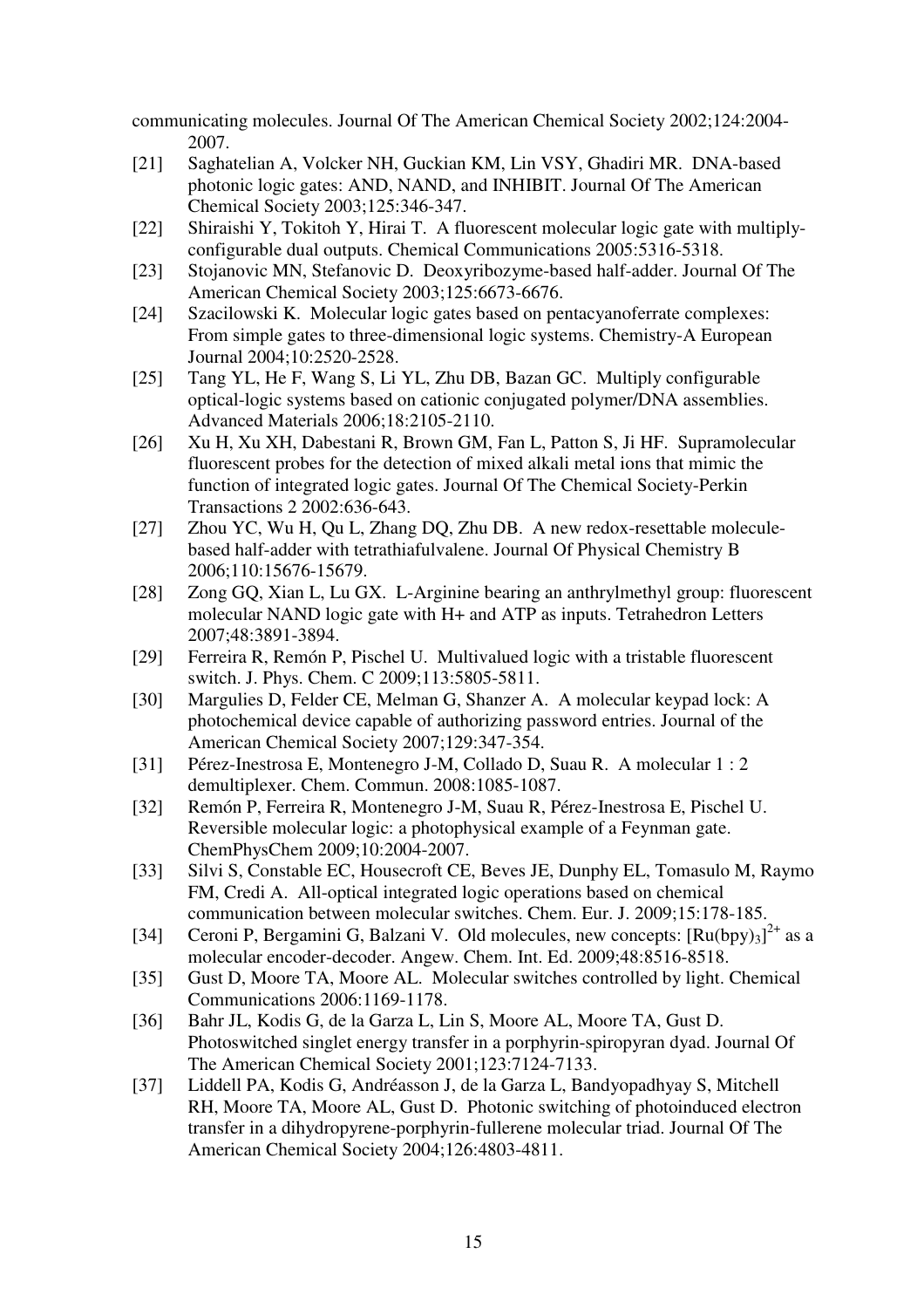- [38] Liddell PA, Kodis G, Moore AL, Moore TA, Gust D. Photonic switching of photoinduced electron transfer in a dithienylethene-porphyrin-fullerene triad molecule. Journal Of The American Chemical Society 2002;124:7668-7669.
- [39] Terazono Y, Kodis G, Andréasson J, Jeong GJ, Brune A, Hartmann T, Durr H, Moore AL, Moore TA, Gust D. Photonic control of photoinduced electron transfer via switching of redox potentials in a photochromic moiety. Journal Of Physical Chemistry B 2004;108:1812-1814.
- [40] Andréasson J, Terazono Y, Albinsson B, Moore TA, Moore AL, Gust D. Molecular AND logic gate based on electric dichroism of a photochromic dihydroindolizine. Angewandte Chemie-International Edition 2005;44:7591-7594.
- [41] Straight SD, Andréasson J, Kodis G, Bandyopadhyay S, Mitchell RH, Moore TA, Moore AL, Gust D. Molecular AND and INHIBIT gates based on control of porphyrin fluorescence by photochromes. Journal Of The American Chemical Society 2005;127:9403-9409.
- [42] Straight SD, Liddell PA, Terazono Y, Moore TA, Moore AL, Gust D. All-photonic molecular XOR and NOR logic gates based on photochemical control of fluorescence in a fulgimide-porphyrin-dithienylethene triad. Advanced Functional Materials 2007;17:777-785.
- [43] Straight SD, Andréasson J, Kodis G, Moore AL, Moore TA, Gust D. Photochromic control of photoinduced electron transfer. Molecular double-throw switch. Journal Of The American Chemical Society 2005;127:2717-2724.
- [44] Andréasson J, Straight SD, Bandyopadhyay S, Mitchell RH, Moore TA, Moore AL, Gust D. Molecular 2 : 1 digital multiplexer. Angewandte Chemie-International Edition 2007;46:958-961.
- [45] Andréasson J, Straight SD, Bandyopadhyay S, Mitchell RH, Moore TA, Moore AL, Gust D. A molecule-based 1 : 2 digital demultiplexer. Journal of Physical Chemistry C 2007;111:14274-14278.
- [46] Andréasson J, Kodis G, Terazono Y, Liddell PA, Bandyopadhyay S, Mitchell RH, Moore TA, Moore AL, Gust D. Molecule-based photonically switched half-adder. Journal Of The American Chemical Society 2004;126:15926-15927.
- [47] Andréasson J, Straight SD, Kodis G, Park CD, Hambourger M, Gervaldo M, Albinsson B, Moore TA, Moore AL, Gust D. All-photonic molecular half-adder. Journal Of The American Chemical Society 2006;128:16259-16265.
- [48] Andréasson J, Straight SD, Moore TA, Moore AL, Gust D. Molecular all-photonic encoder-decoder. Journal of the American Chemical Society 2008;130:11122- 11128.
- [49] Andréasson J, Straight SD, Moore TA, Moore AL, Gust D. An all-photonic molecular keypad lock. Chem. Eur. J. 2009;15:3936-3939.
- [50] Mano MM, Ciletti MD. Digital Design, 4th ed. 2007. Pearson Education Inc. Upper Saddle River, NJ.
- [51] de Silva AP, Gunaratne HQN, McCoy CP. A molecular photoionic AND gate based on fluorescent signalling. Nature 1993;364:42-44.
- [52] Baytekin HT, Akkaya EU. A molecular NAND gate based on Watson-Crick base pairing. Org. Lett. 2000;2:1725-1727.
- [53] Dürr H, Gross H. Agfa-Gevaert N. V., Neth. Res. Disclosure 1981;205:188-190.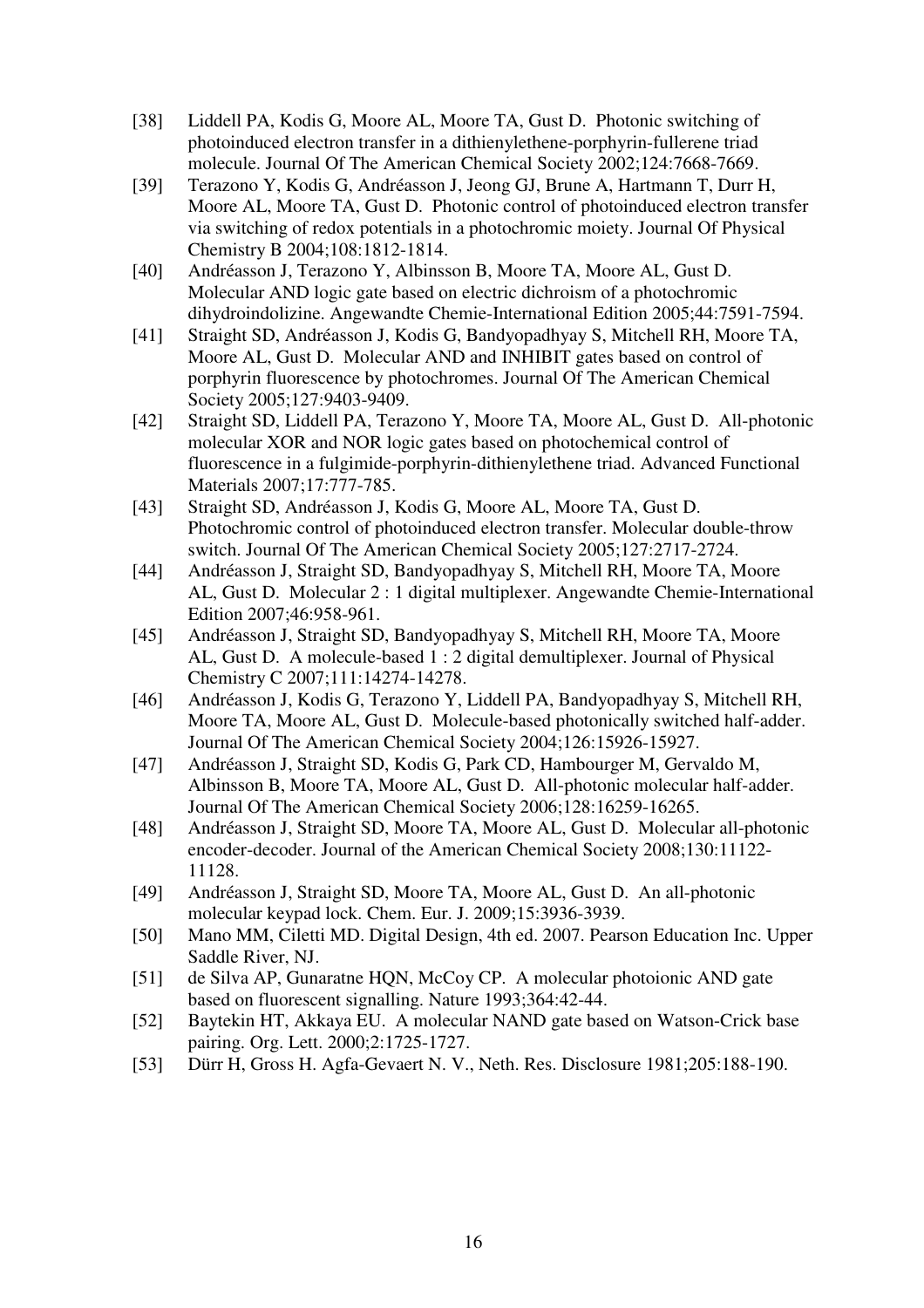### **Figures and Schemes**

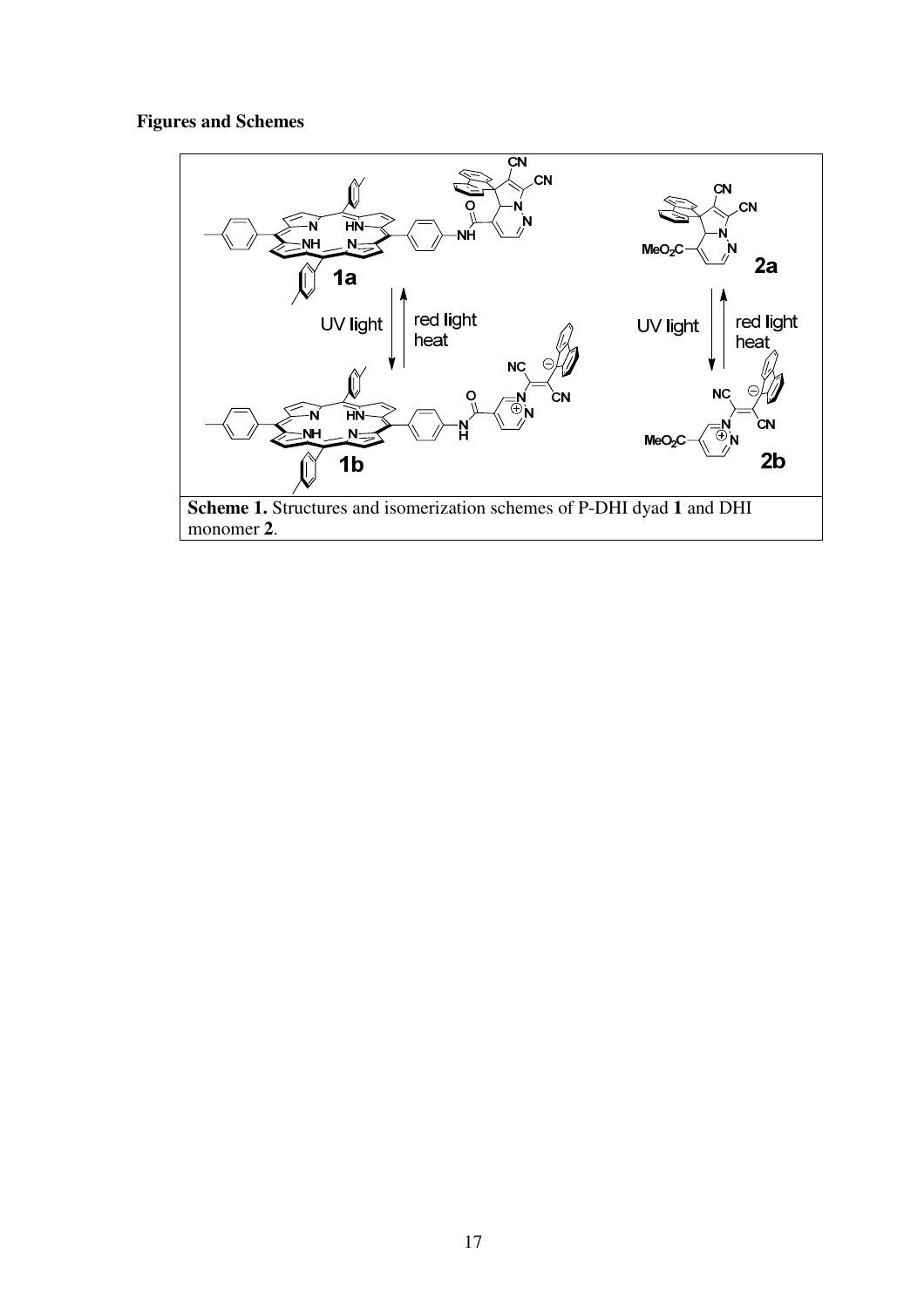

the closed  $2a$  ( $\rightarrow$ ) and the open  $2b$  (---) forms of the model monomer.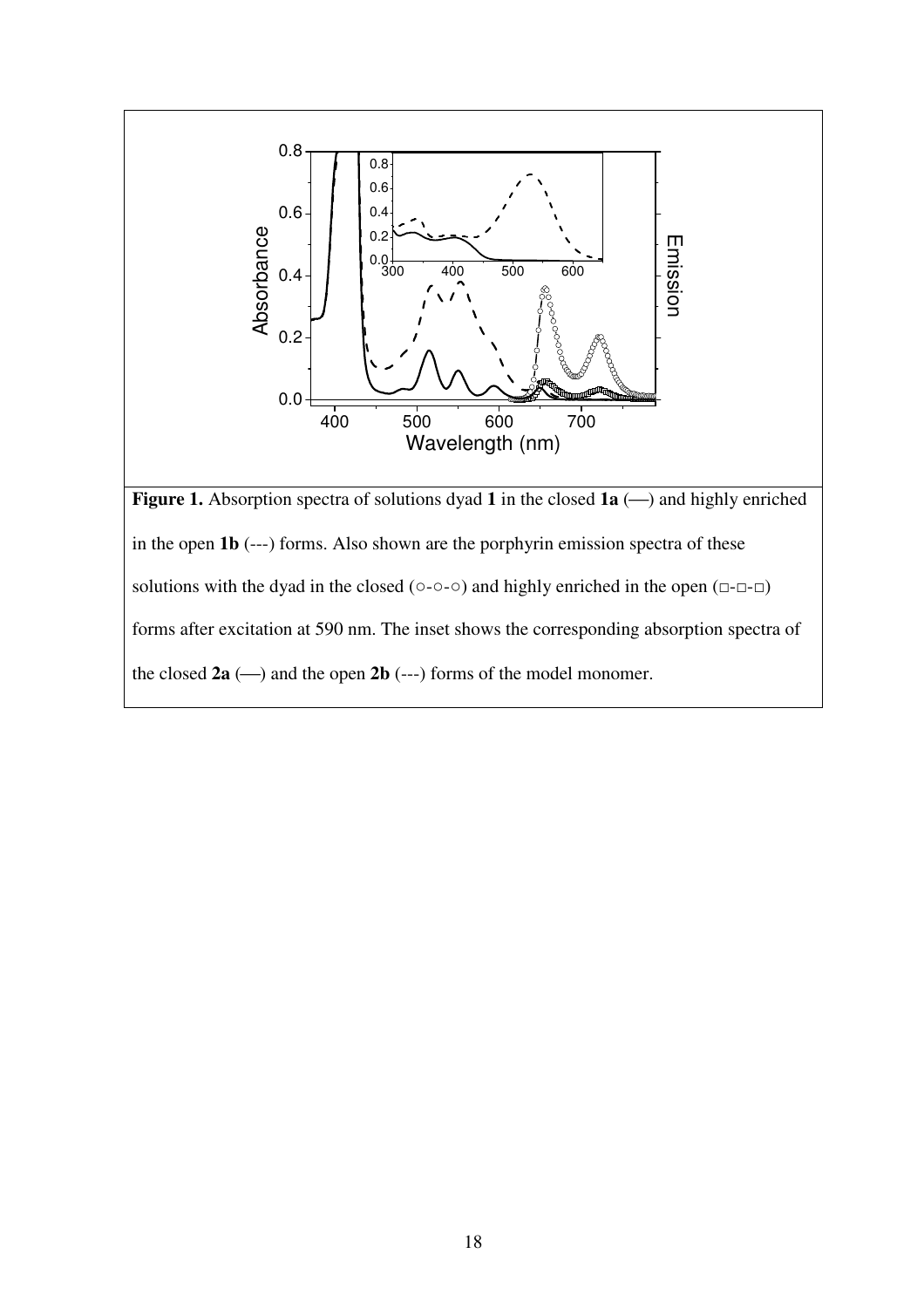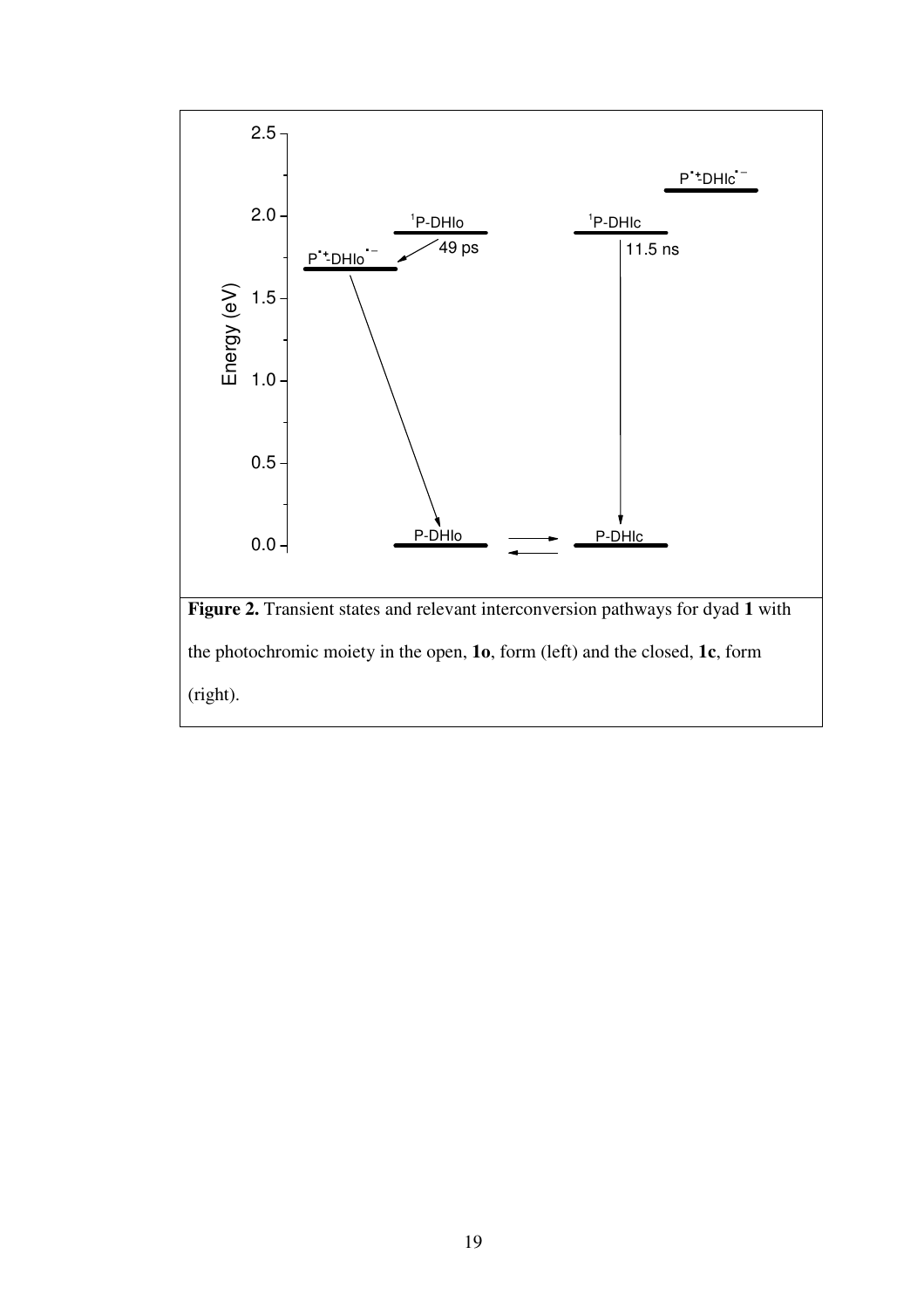

**Figure 3.** Schematic sketch showing how to implement AND and NAND gate functions using dyad **1** and a third-harmonic-generating crystal (THG). Lasers A and B are pulsed Nd:YAG lasers at 1064 nm. Switching laser B on will produce 532 nm light (via a secondharmonic generating crystal, SHG). Switching both lasers on simultaneously will produce 355 nm UV light (via the THG). The absorbance at 572 nm (AND gate, output X) and the emission at 722 nm (NAND gate, output Y) of dyad **1** are monitored by a readout laser and suitable diodes for detection.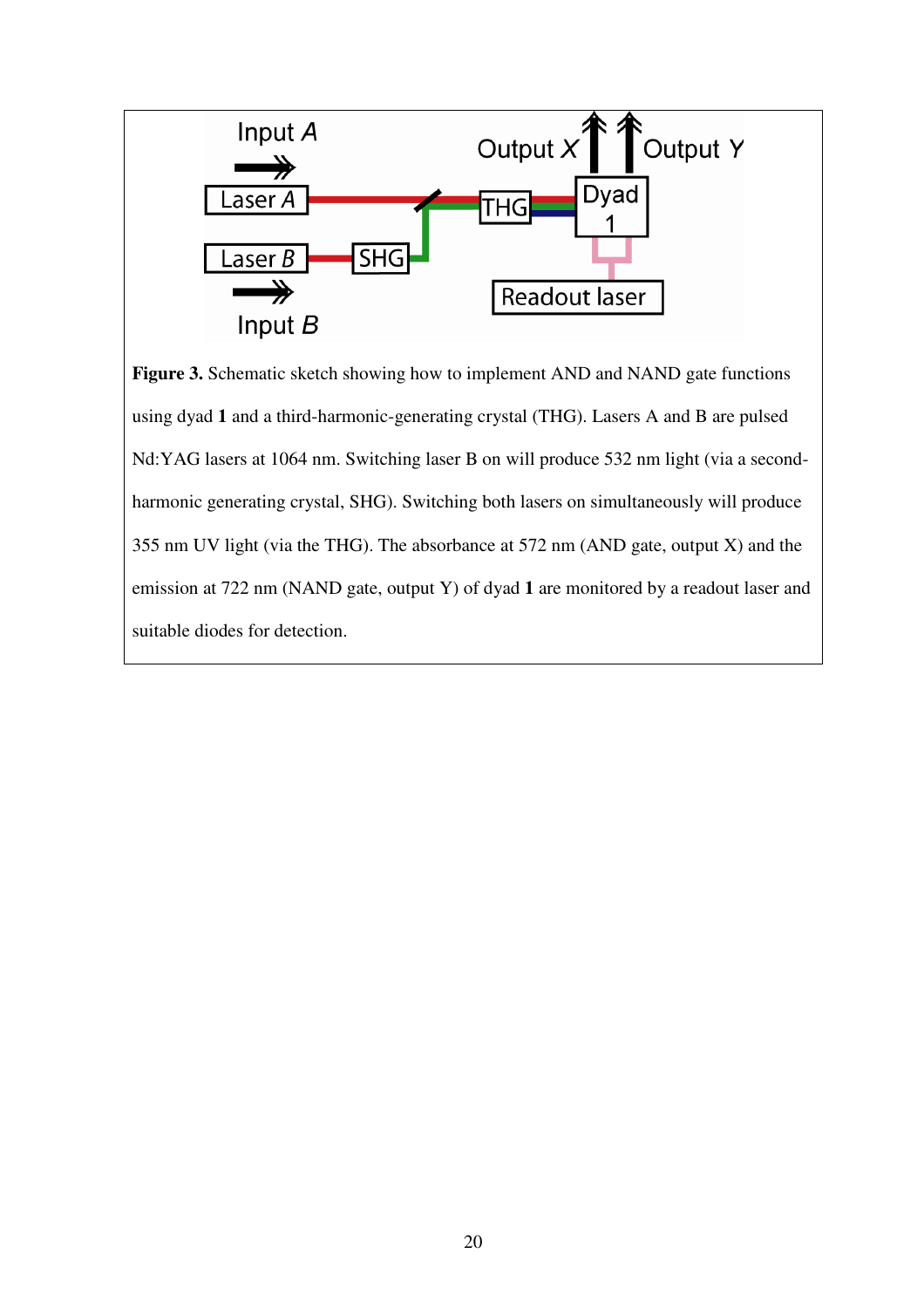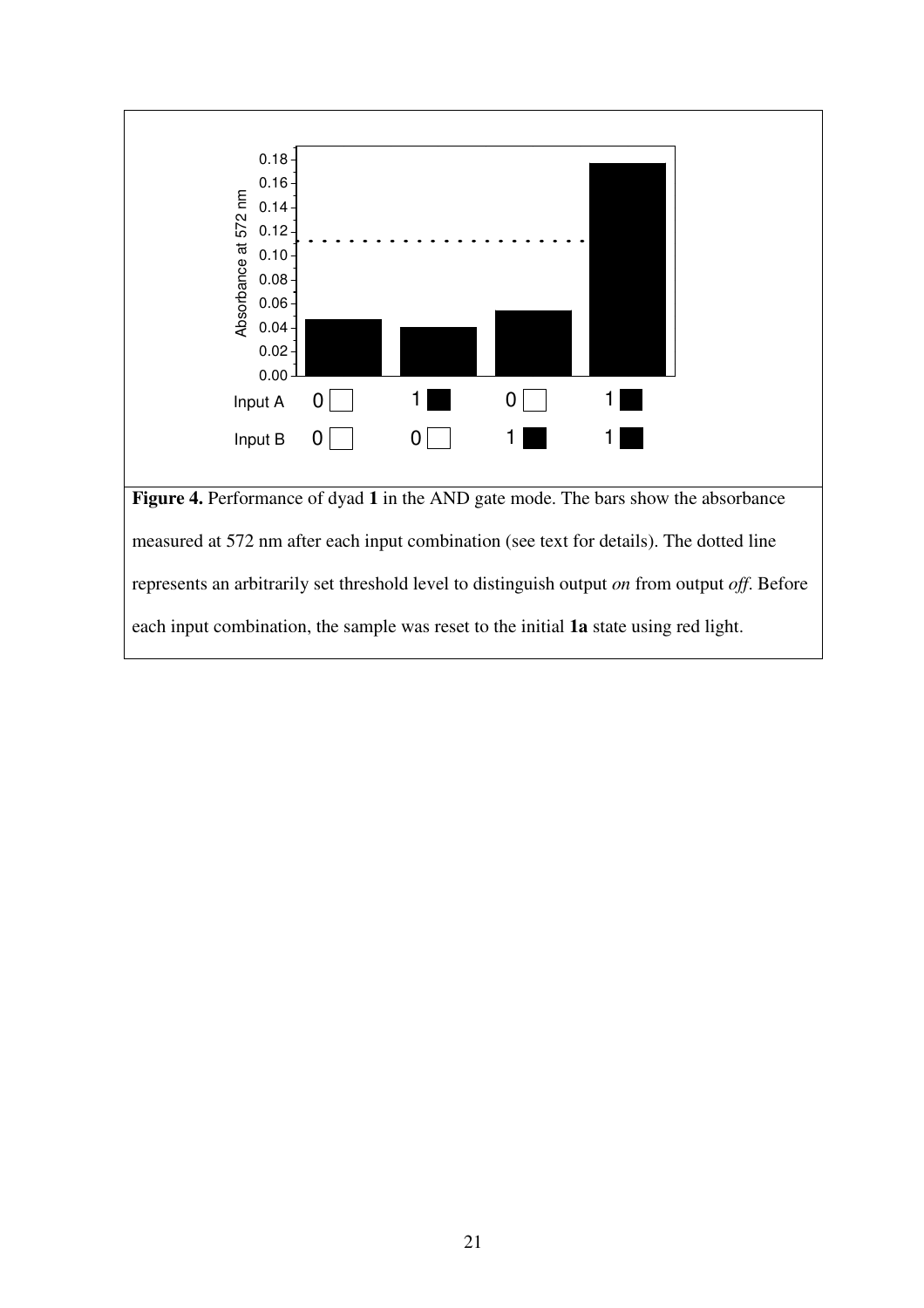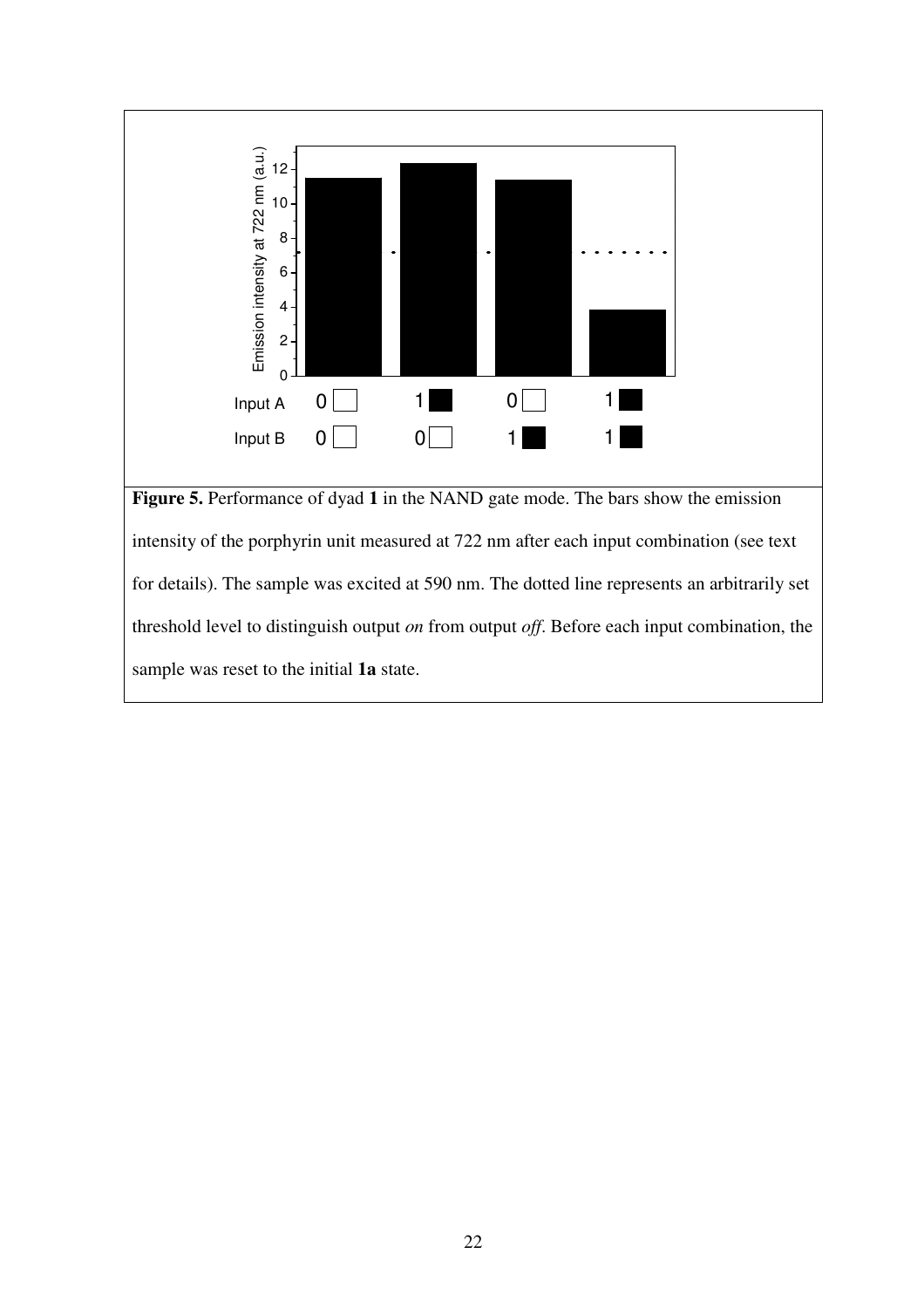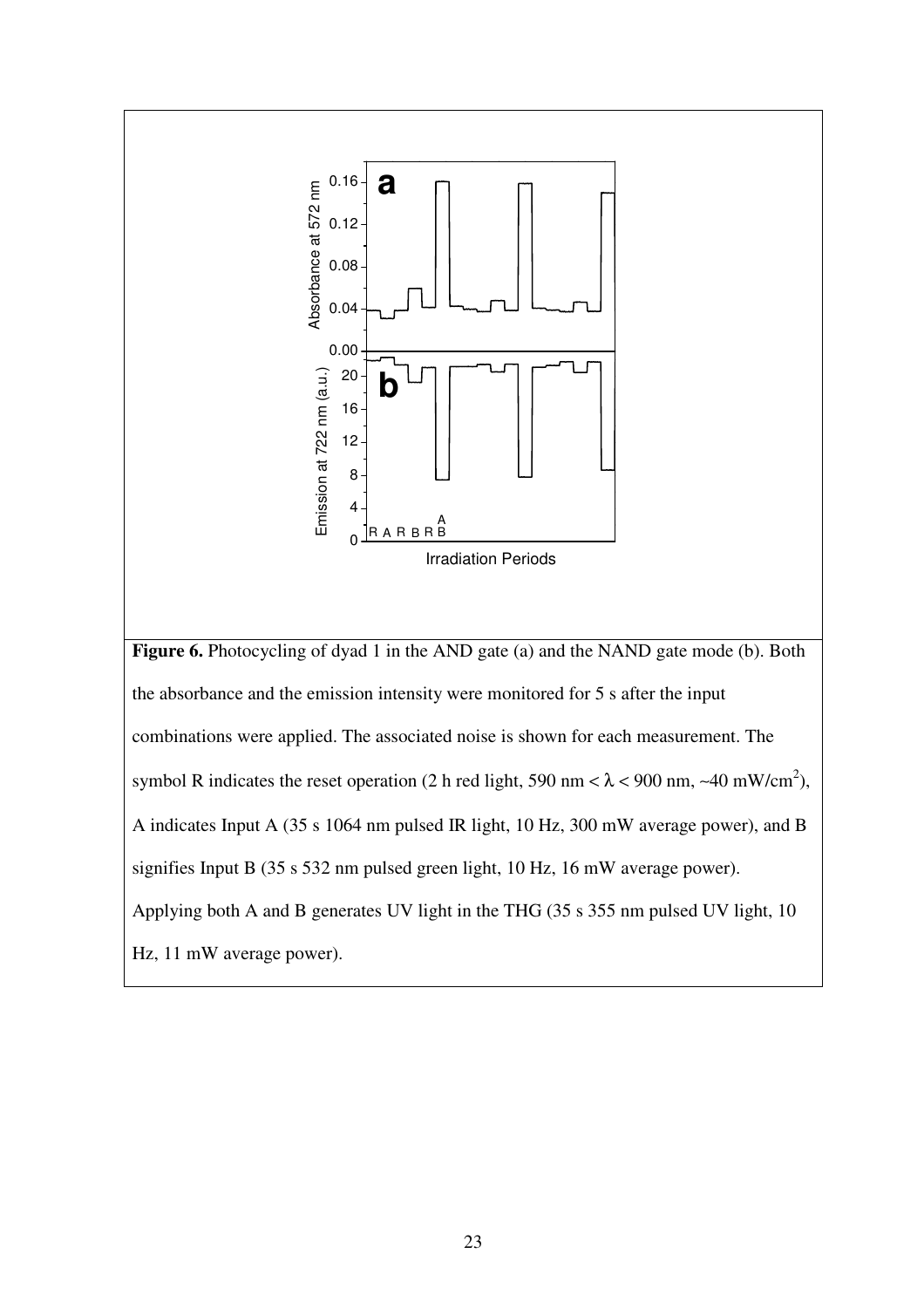### **Tables**

| <b>Table 1.</b> Truth Table for the AND Gate. The choice of input wavelengths is |                                          |                        |  |
|----------------------------------------------------------------------------------|------------------------------------------|------------------------|--|
| governed by the first and the second harmonics of the Nd:YAG laser.              |                                          |                        |  |
| Input A                                                                          | Input B                                  | Output $X$             |  |
| $(1064 \text{ nm} \text{ IR light})$                                             | $(532 \text{ nm} \text{ visible light})$ | (Absorbance at 572 nm) |  |
| $\left($                                                                         | 0                                        | $_{0}$                 |  |
|                                                                                  | 0                                        | 0                      |  |
| $\Omega$                                                                         |                                          | 0                      |  |
|                                                                                  |                                          |                        |  |